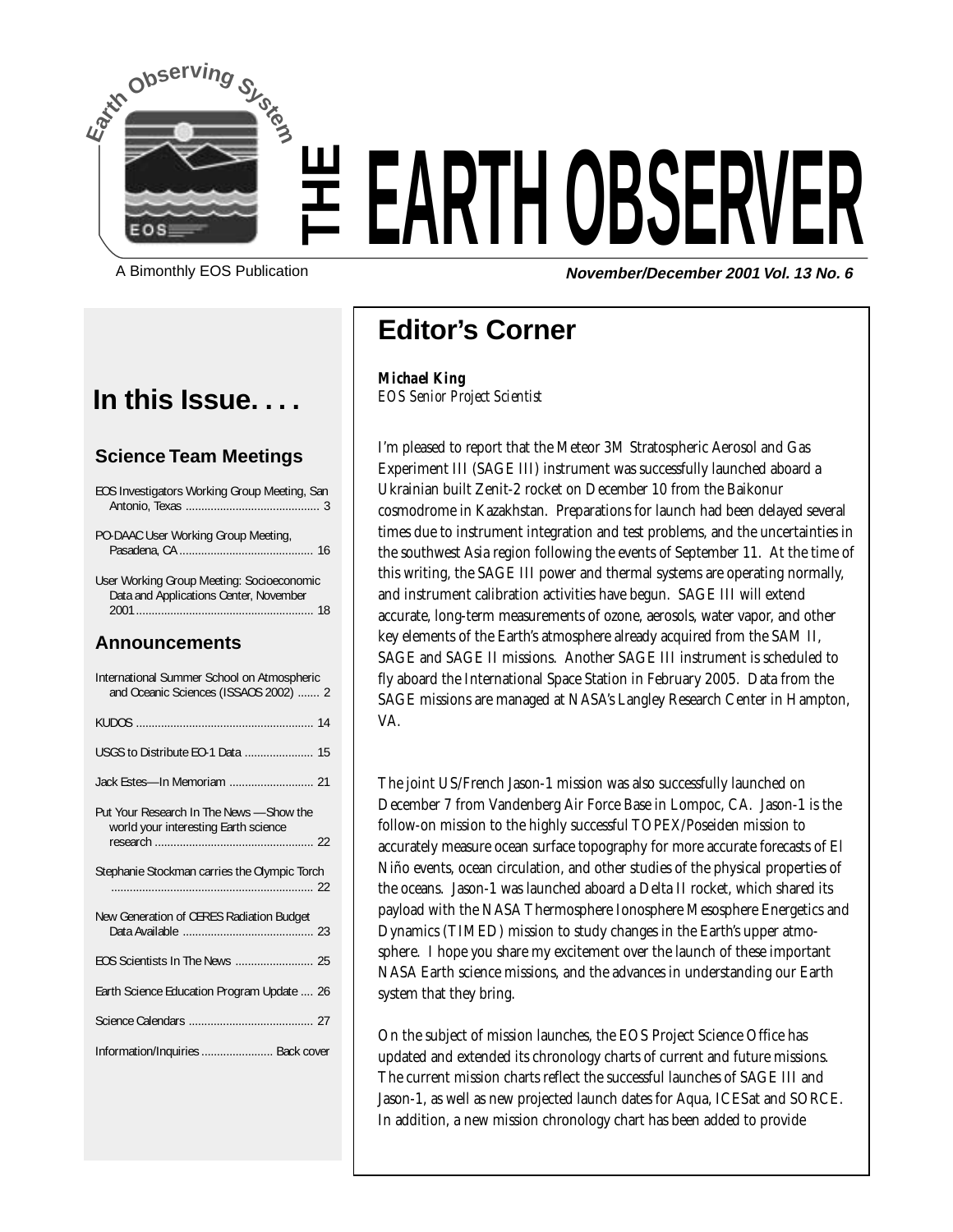information for NASA Earth science missions in the 2004 through 2010 time frame. These include Earth System Science Pathfinder missions, the New Millennium Program Earth Observing-3 mission, the The National Polar-orbiting Operational Environmental Satellite System (NPOESS) missions, and several others. The charts are available in gif or pdf format from the "For Scientists" section of the EOS Project Science Office web site at eos.nasa.gov. Accompanying the pdf version of the charts is a list of acronyms including CALIPSO (Cloud-Aerosol Lidar and Infrared Pathfinder Satellite Observations), the new name for the PICASSO-CENA mission

now scheduled for launch along with CloudSat in April 2004.

The first of a planned series of live interactive webcasts describing the EOS Aqua satellite was held on December 19 from the TRW spacecraft assembly facility in Redondo Beach, CA. This interactive webcast featured virtual tours of the spacecraft, live interviews with engineers, and a description of the integration and test activities currently underway. The Aqua webcast series is being produced by Goddard's new Special Project Initiatives Office, in the Aqua Project, and will concentrate on the spacecraft itself. The

next webcast is scheduled for the first week of February and will concentrate on the scientific advances Aqua will bring. Schedules and updates for future Aqua webcasts will be posted on the Aqua web site at aqua.nasa.gov. The launch readiness date for Aqua is April 18, 2002.

Finally, on behalf of *The Earth Observer* staff, I want to take the opportunity to wish you a prosperous and safe new year. 2002 brings many exciting new developments in NASA's Earth Science Program, and we look forward to sharing them with you through *The Earth Observer* newsletter.



## **International Summer School on Atmospheric and Oceanic Sciences (ISSAOS 2002)**

#### **Italian Space Agency (ASI), NASA Center of Excellence - University of L'Aquila**

Remote Sensing of the Earth's Environment from Terra August 25-30, 2002, L'Aquila, Italy Scuola Superiore Guglielmo, Reiss Romoli

#### **TOPICS**

Topics of the course include a review of remote sensing techniques and the analysis of the results of MODIS, CERES, MISR, ASTER and MOPITT experiments

#### **LECTURERS**

M. Abbott, L. Di Girolamo, D. Diner, J. Drummond, R. Evans, J. Gille, A. Gillespie, D. Herring, C. Justice, Anne Kahle, Y. Kaufman, M. King, N. Loeb, P. Menzel, S. Platnick, V. Ramanathan, S. Running, A. Strahler, D. Tanré, E. Vermote, M. Verstraete, B. Wielicki, Y. Yamaguchi

#### **VENUE**

The workshop will be held in L'Aquila (100 km east of Rome) at the Scuola Superiore Guglielmo Reiss Romoli (SSGRR.www.ssgrr.it) that will provide board and lodging. Further information on L'Aquila is available at the University site www. aquila.infn.it

#### **DIRECTORS OF THE COURSE**

Michael D. King, Director Yoram J. Kaufman and Didier Tanré, Co-Directors

#### **LOCAL ORGANIZING COMMITTEE**

Guido Visconti, guido.visconti@aquila.infn.it Guglielmo Lacorata, guglielmo.lacorata@aquila.infn.it, Simona Zoffoli, zoffoli@asi.it Phone +39 862 433075, 433073, fax +39 862 433033, 433089 Pre-registration forms are available at the site: www.aquila.infn.it/terra/index.html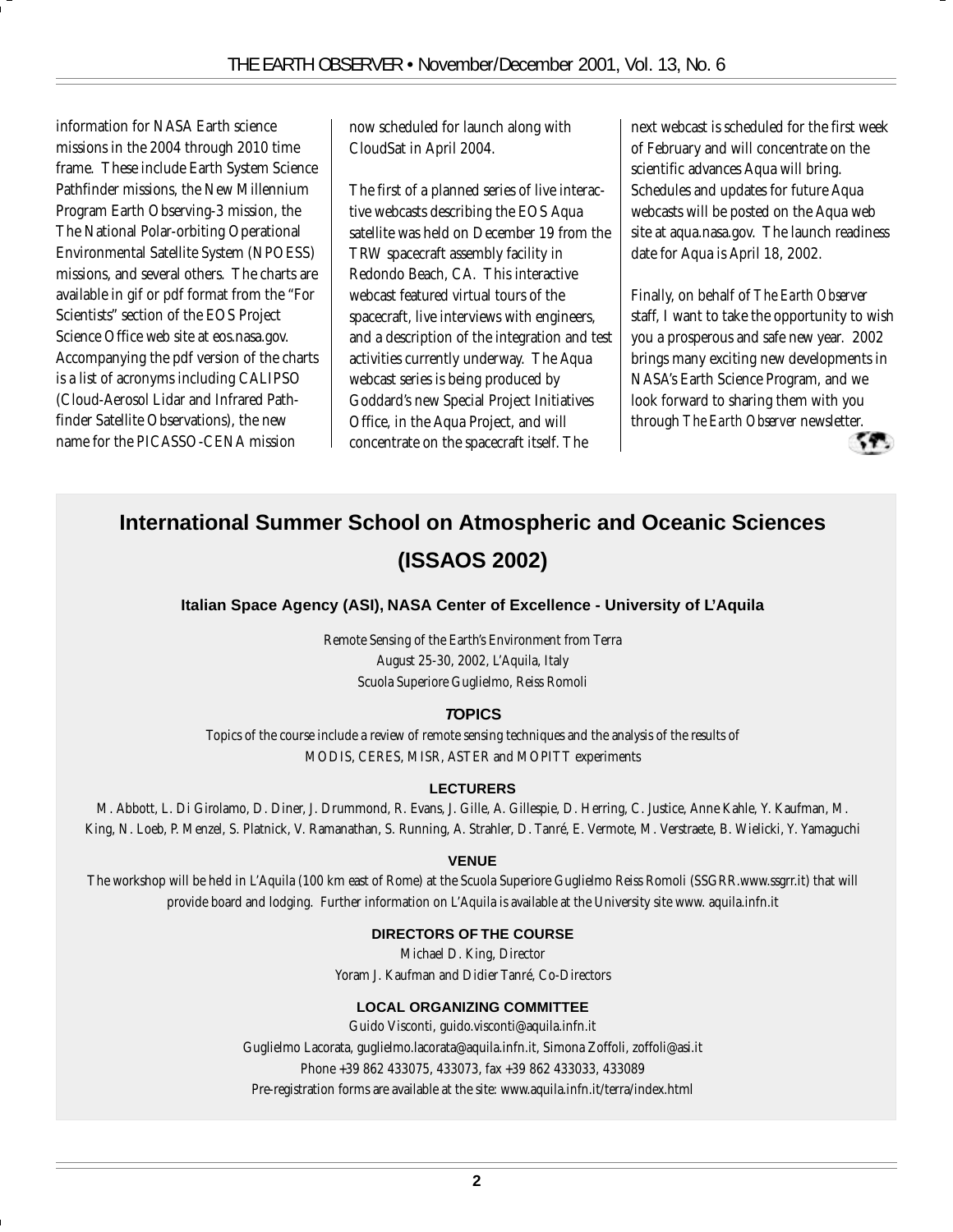# **EOS Investigators Working Group Meeting, San Antonio, Texas**

*— Alan Ward (alan\_ward@sesda.com), EOS Project Science Office/SSAI, Goddard Space Flight Center*

The EOS Investigators Working Group met at the Adam's Mark Hotel in San Antonio, TX, from October 29 to November 1, 2001. Approximately 90 people participated in the two-and-one-half days of meetings. The agenda was composed of six different plenary sessions and the highlights of each presentation are reported below.

#### *Tuesday, 30 October 2001 Session I: Earth Science Enterprise/EOS Status Report, Part I* **Jon Ranson**, NASA Goddard—Chair

**Jon Ranson**, Project Scientist for the Terra satellite, provided a status report on Terra. Terra is operating normally and collecting data. The serious anomalies that came up last spring have been dealt with. Ranson mentioned a number of issues that still remain. These include issues related to data availability, data systems, threatened algorithm maintenance budget cuts, and a proposed deep space and lunar calibration maneuver.

Ranson next presented a brief report on the status of each instrument on Terra and showed examples of some of the available data products.

*ASTER:* All data products for ASTER are provisional or validated save one. Demand for ASTER images increased 10-fold just after the terrorist attacks on September 11. Ranson spoke about digital elevation model development being done using ASTER data and how this information will help in global glacier measurements. ASTER is also collecting important data that will be used in modeling studies. He showed an example of latent and sensible heat flux results from ASTER team research being conducted in El Reno, OK.

*CERES:* The CERES instrument on Terra is performing well, and data products are available. A series of CERES instruments are currently or will soon be in orbit, and this will result in a long-term reference for studying climate change. Ranson cited the CERES need for the deep space calibration in order to obtain its instrument offsets. Ranson briefly reviewed the status of CERES data products.

*MISR:* MISR is also performing well. The team is getting a handle on absolute radiometric measurements; errors are now quite small. Most data products are moving from beta to provisional status. MISR views the Earth from several different viewing angles and is thus ideal for studies of cloud heights and aerosols. Validation work for MISR is being done in field campaigns using AirMISR.

*MODIS:* So far things are going well for MODIS. The deep space maneuver is desired by the MODIS team to improve sea surface temperature measurements. MODIS direct broadcast data are now reaching about 50 receiving stations around the world. A rapid response system has been set up for applications such as fire monitoring. The current plan is to have a complete year of MODIS data processed from November 2000 thru November 2001 by the end of 2001. Ranson showed sample data products: snow cover, land cover (provisional), water vapor, cloud top temperature, and global chlorophyll.

*MOPITT:* MOPPITT has had to overcome some problems. Channels 1 thru 4 were lost due to a cooler problem. A chopper also failed in the open position which has impacted data processing for two other channels. Ranson showed some products both before and after the problem indicating that useful data is still being collected. Preliminary post-anomaly results indicate that, with the remaining four channels, total column carbon monoxide and methane retrievals are possible. MOPITT plans to release beta products for 14 months of data collected prior to the anamoly by the end of 2001.

**Claire Parkinson**, Aqua Project Scientist from NASA Goddard, was next to speak. She provided an update on the Aqua mission, beginning with the hardware, then discussing recent progress of each of the four Aqua science teams, and concluding with recent and on-going Aqua outreach activities. Aqua has completed two major tests over the past few months: the baseline System Comprehensive Performance Test and a 45-day thermal vacuum test completed on October 10. Both tests were successful, but there are several problems that have to be corrected before the spacecraft can proceed to Vandenberg Air Force Base for the Aqua launch. Remaining work includes fixing floating mode pins in nine spacecraft system units, fixing flawed transformers in 22 units, and retorquing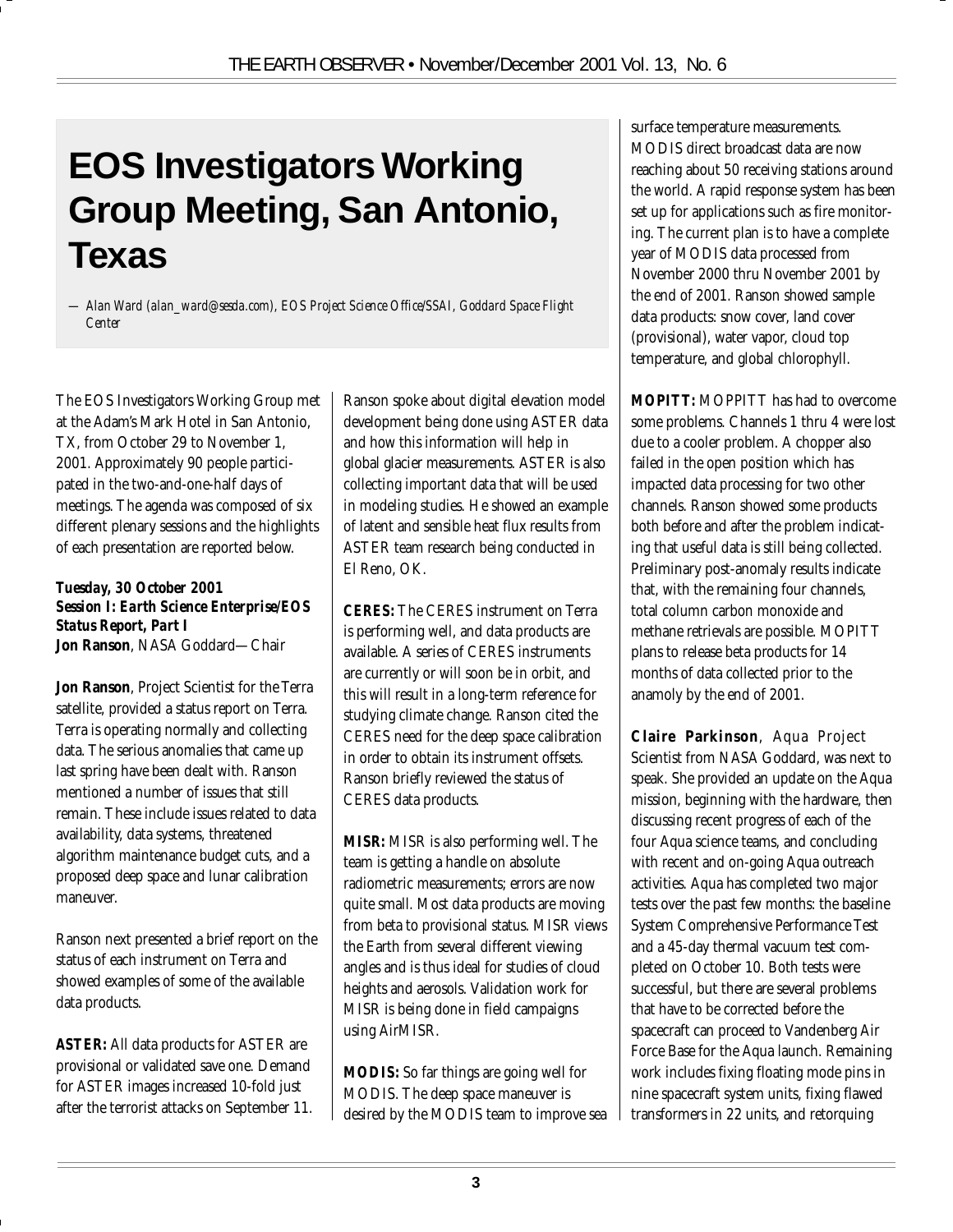several hundred bolts. There is a chance, however, that the mission could still launch on schedule in late March 2002. Parkinson showed photographs of the spacecraft and each of the Earth-observing instruments just before their entrance into the thermal vacuum chamber. Next she highlighted key recent activities of the four science teams. The MODIS and CERES teams are busy analyzing, validating, and publishing Terra data, and both teams are generating impressive new results. The AIRS/AMSU/ HSB and AMSR-E teams are busy planning validation activities and integrating into their efforts the new validation groups selected in response to the Aqua Validation NASA Research Announcement (NRA). The AIRS/AMSU/HSB team is also working toward eventual assimilation of AIRS/AMSU/HSB data into weather forecasting models. Regarding outreach, Parkinson showed three products produced this year by Aqua groups: an AMSR-E brochure, an AIRS/AMSU/HSB brochure, and an Aqua lithograph. She then explained that in-progress outreach activities include an Aqua brochure, an Aqua Science Writers' Guide, a set of Aqua trading cards, Aqua launch and orbit animations, science visualizations, videotaping of Aqua scientists for an educational CD-ROM and the world wide web, and an Aqua scienceoutreach website, which is now on-line at aqua.nasa.gov. She concluded her presentation by showing an impressive draft Aqua animation created by Jesse Allen.

**Jay Zwally**, Project Scientist for ICESat from NASA Goddard, was the next speaker. He presented an update on the status of ICESat. Zwally reviewed the history of the project. This began as the Geoscience Laser Ranging System and was descoped down to the Geoscience Laser Altimeter System now the principal instrument on ICESat. The spacecraft is now ready to go. Zwally also reviewed the science objectives which include ice sheet mass balance and sea level

change studies, applications in atmospheric science using lidar measurements, and other objectives including canopy height studies—though not with the detail of the proposed Vegetation Canopy Lidar mission. Next, he discussed the characteristics of the spacecraft and talked about the altimeter and lidar. A number of technical issues have been resolved and the GLAS instrument is ready for full environmental testing. Lastly, Zwally touched on calibration and validation issues and data processing and distribution.

**William Chu**, Project Scientist for SAGE III from NASA Langley, was next to speak. He gave an update on the status of SAGE III. This project began back in 1995. The original instrument had problems that couldn't be solved in time for a November 2001 launch so the team turned to a backup instrument. Then issues arose in the aftermath of the attacks on September 11 because the Baikonur launch site is perilously close to the Russian border with Afghanistan. After much wrangling, a team from Langley was allowed to travel to Russia to prepare for launch. (ED. SAGE III was successfully launched on December 10, 2001, after an abbreviated integration and testing activity at Baikonur.) Chu also reviewed how activities have progressed since the last meeting of the IWG. He talked about activities leading up to the launch, and touched on the planned mission to deploy a SAGE III instrument on the International Space Station. The team is still targeting a Space Station launch in 2005.

**Gary Rottman**, the Principal Investigator for the Solar Radiation and Climate Experiment (SORCE) from the University of Colorado, was the next speaker. This EOS mission is being managed in a PI mode from the Laboratory for Atmospheric and Space Physics (LASP) of the University of Colorado. The science

objectives of SORCE emphasize both the continuation of the ACRIMSAT observation of total solar irradiance (TSI) and the measurement of the solar spectral irradiance as well. The four SORCE instruments cover the entire spectral range from the ultraviolet to the visible to the near infrared. The Total Irradiance Monitor (TIM) is a new device to measure TSI using electrical substitution radiometry, but with improved electronics and materials to achieve an order of magnitude improvement in accuracy and precision. The Solar Stellar Irradiance Comparison Experiment (SOLSTICE) is a second generation of the highly successful SOL-STICE operating on UARS for the past ten years and measuring the solar ultraviolet from 120 to 320 nm. The Spectral Irradiance Monitor (SIM) is an entirely new development that will for the first time record spectral irradiance from 300 to 2000 nm with sufficient precision and accuracy to determine solar variability at these longer wavelengths.

The SORCE instruments are in final stages of flight build and calibration at LASP and will be assembled into the Instrument Module (IM) in early December. Orbital Science Corp. is the University's industrial partner and is preparing the Spacecraft Bus. The IM and Bus will be integrated at the Orbital Dulles facility early next year, and spacecraft level testing will then proceed through the spring of 2002. Launch aboard a Pegasus XL is still scheduled for the end of July 2002 from the Kennedy Space Center, and the spacecraft and instruments will then be operated from a control center at LASP for a period of five years.

**Lee-Lueng Fu**, Jason-1 Project Scientist from the Jet Propulsion Laboratory, was the next speaker. He reviewed the progress of activities leading up to the launch of Jason-1. This is a follow-on mission to the very successful US-French TOPEX/Poseidon mission. Modern technology has resulted in a spacecraft that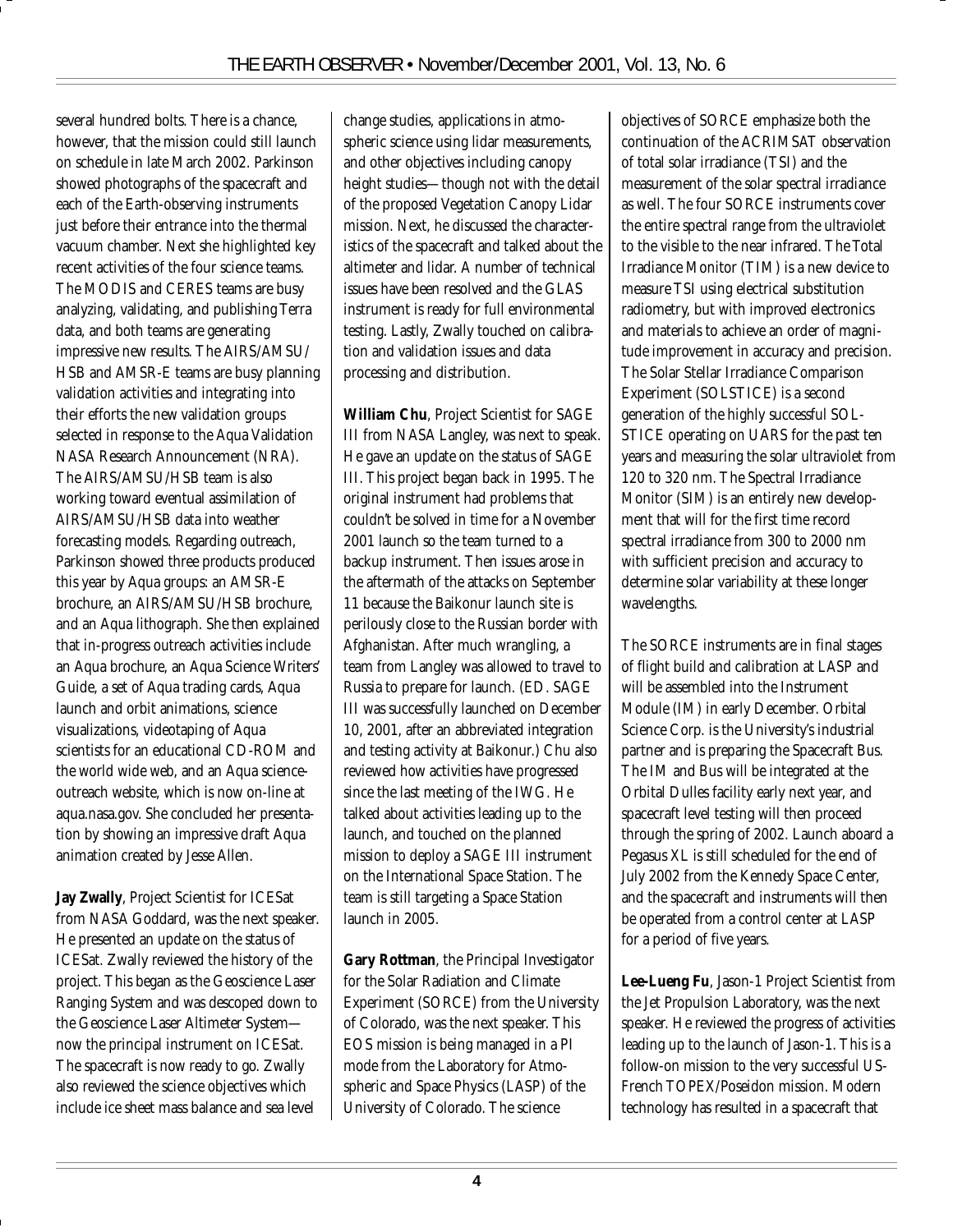weighs only one-fifth that of TOPEX/ Poseidon but is still every bit as capable. The goal for Jason-1 is to continue spaceborne ocean topography measurements. Recent delays have been attributed to problems with the solar array drive motors. Fu also discussed calibration and validation efforts related to Jason-1. There is a calibraton/validation location known as Harvest Platform at Point Conception, CA, and another location in Corsica, France. He also briefly spoke about some of the planned data products for Jason-1. One of the most interesting things about the upcoming Jason-1 launch is that if all goes as planned, there will be an opportunity for TOPEX/Poseidon and Jason-1 to be in orbit at the same time. This is seen as a great opportunity to study ocean mesoscale eddy motion. These eddys carry most of the kinetic energy in the ocean and are very much of interest to oceanographers. Beyond Jason-1, a Jason-2 launch is planned, and then instruments onboard the National Polar-orbiting Operational Environmental Satellite (NPOESS) should continue these measurements. (ED. Jason-1 was successfully launched on December 7, 2001.)

**Bob Murphy** from NASA Goddard next spoke about the planned NPOESS and NPOESS Preparatory Project (NPP) missions. These have been developed by several competing Total System Performance Responsibility Contractors. A single contractor is to be selected late in 2002. This is a very different way of doing business for NASA; the contractor will operate the satellite. Murphy discussed the proposed payload for the missions. These new missions should definitely advance science and help to improve climate models. He also touched on environmental data records and indicated which sensors would be used for this. The plan is for NPP to be launched in late 2005 and be a follow-on to Terra. NPOESS will come

later in the decade. Murphy went over some details for the proposed instruments for NPP including the following: Visible Infrared Imaging Radiometer Suite, Cross Track Infrared Sounder, and Advanced Technology Microwave Sounder. He touched on operational and research data products that are expected. The goal is that the processing be much faster than for the Terra mission. There is definitely a researchto-operations transition; the idea is that this be a mission that will bridge between operational and research needs. He also talked about the spacecraft, science data system, and science team. In mid-2002 an NRA will be released to solicit participants for the NPP science team.

**Jim Irons** from NASA Godard next spoke about the Landsat Data Continuity Mission (LDCM). LDCM will be the follow-on mission to Landsat 7 and will be a data buy done in partnership with the U.S. Geological Survey. In June 1999 there was a Request for Information to private industry to assess their plans for missions like LDCM. Private industry expressed no interest in performing this type of mission on their own but would gladly work with NASA. Hence, NASA and USGS have decided to procure LDCM data from a privately owned and privately operated system. A two-phased procurement process has been initiated. The first phase is formulation and the second phase is implementation. A Request for Proposals (RFP) for formulation phase studies was released on November 1, 2001. Irons gave some idea of how the relationship between the government and the contractor will function. The government will not specify the hardware requirements or require oversight. The government will specify the delivery of LDCM data to an active data archive and will set a start time for data acquisition. Private companies will hopefully share some of the cost. Irons showed a diagram illustrating the Architectural Trade

Space. He also reviewed the LDCM data specifications. The LDCM may provide data for two new bands, one at 443 nm to study coastal areas and aerosols and another at 1375 nm to look at cirrus clouds, depending on the outcome of cost studies during the formulation phase. The cost of providing data for two thermal bands will also be studied during formulation. Irons is concerned that the cost of the thermal band data will be considered too high for the LDCM. Data policy is another crucial component for LDCM. The LDCM will collect at least 250 scenes each day for NASA. The private contractor will be able to sell commercially data that exceed NASA's requirements. Irons discussed a schedule of events for LDCM, including what has happened to date and what is planned for the future. For more information, log on to the LDCM Web Site at ldcm.nasa.gov.

**Mark Schoeberl**, Aura Project Scientist from NASA Goddard, was the next speaker. He spoke about the status of the Aura mission and also talked about constellation flying. Aura is at the point where integration and testing is beginning. There are still quite a few outstanding hardware issues, but the team is trying to learn from the experiences of the Aqua spacecraft, which is essentially identical to Aura. Aura carries a complement of four instruments and its focus will be on atmospheric chemistry. Schoeberl went through each instrument and discussed its status. These include: the Microwave Limb Sounder (MLS), the High Resolution Dynamics Limb Sounder (HIRDLS), the Tropospheric Emission Spectrometer (TES), and the Ozone Monitoring Instrument (OMI). Aura is currently scheduled for launch sometime in 2003. Aura and Aqua are being built and tested at the same facility so if Aqua takes longer than scheduled, Aura will obviously be delayed as well. Also, if the threatened algorithm budget cuts become reality, this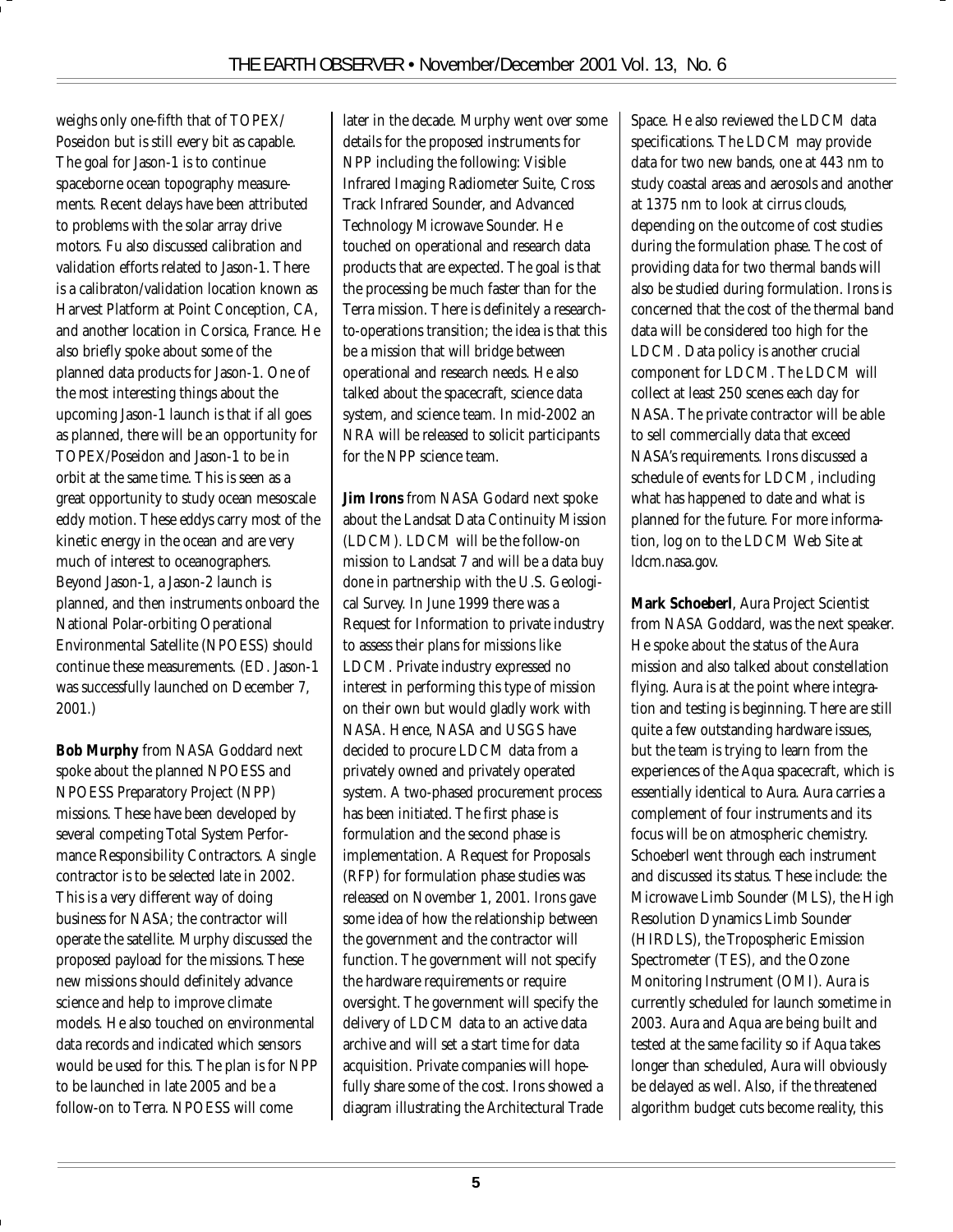could significantly impact the Aura data products.

The remainder of Schoeberl's presentation focused on the subject of constellation or formation flying. He showed an animation of the so-called "A Train" including Aqua, Aura, CloudSat, CALIPSO (formerly PICASSO/CENA), and PARASOL. He went into detail on each component of the "A Train" and suggested science that might be made possible with formation flying that could not otherwise be obtained.

#### *Session II: Variability in The Earth System*

**Claire Parkinson**, NASA Goddard—Chair

The first speaker in the second session was **Daniel Jacob** from Harvard University. Jacob has been using data from the GOME satellite to look at nitrogen dioxide (NO $_{\textrm{\tiny{\it 2}}}$ ) and formaldehyde, and data from TOMS to look at ozone. Jacob discussed the retrieval algorithm for NO<sub>2</sub> from GOME. They fit the data to a spectrum and then remove the portion that is attributed to the stratosphere and the portion remaining is the tropospheric NO<sub>2</sub>. Jacob commented that this process is much easier for  $\mathrm{NO}_2^{}$  than similar techniques used for  $O_3$ . From there a threedimensional atmospheric chemistry model is employed to get the vertical profile of NO<sub>2</sub>, which allows them to come up with an air mass value. Obviously, the presence of clouds causes problems with this retrieval algorithm but GOME seems to be doing a reasonable job of capturing the overall pattern. Jacob then discussed the wellknown wave one pattern that is observed in tropospheric ozone, interannual variability of ozone and touched on ozone enhancement by lightning. The remainder of the presentation focused on the Trace-P campaign whose goal was to quantify sources of the Asian chemical outflow plume. The desire is to integrate results from Trace-P into the ongoing discussions

over environmental treaties and their enforcement. Preliminary results indicate that China's claims of reductions in CO<sub>2</sub> emissions may be off by 20-30%.

**Boris Khattatov**, from the National Center for Atmospheric Research, spoke next and talked about inverse modeling of surface sources of CO. He is using the MOPITT instrument onboard Terra for his work together with inverse modeling techniques. Khattatov began his presentation with a brief discussion of the CO inversion technique and the transport model he is using known as MOZART 2. Measurements and model both go into the inversion and the relationship between the two is non-linear, so a linearization of the model must be employed. They can either use finite difference methods or do what is referred to as differentiation of the code. Khattatov summarized the advantages and disadvantages of each technique. This particular study used preliminary data from MOPITT as input to the inverse linearized MOZART 2 model. He used a series of animations to illustrate the results of the study. CO originating in different locations around the world was color coded so that it could be tracked as it moved around in the atmosphere. Khattatov talked about some of the factors that control CO emissions. A singular value decomposition technique is used to quantify how much information can be retrieved from the measurements. The results demonstrate that it is quite feasible to trace CO and track it back to its source region, which could be very helpful in formulating policy and enforcing treaties.

**Bruce Wielecki** from NASA Langley, spoke on the subject of tropical radiative fluxes. He has been studying the subject of decadal variability and employs data from numerous satellites ranging from Nimbus 7 to Terra. The amount of variation in the radiative flux in the tropics varies by much

more than one would expect over the time series. The observations were first thought to be measurement errors resulting from calibration of the various sensors, but rigorous analysis reveals that the sensors have not changed over the period. The change observed in the data during the 1990s is quite real. It appears that current models are able to detect large anomalies (like El Niño) but fail to detect smaller scale anomalies that can still have a huge impact on climate. Physical explanations for the observations are not known as of yet, but a couple of things are known. The Hadley and Walker cells have, in general, strengthened during the 1990s. Also, there are indications that lapse rates have changed. These changes may be contributing to the changes in radiative flux in the tropics. Further research is needed to conclusively determine the causes.

**David Salstein** from Atmospheric and Environmental Research, Incorporated and Byron Tapley from the University of Texas at Austin have been collaborating on a study of momentum and mass variability in the Earth system as it relates to Earth system dynamics. The basic thesis is that the Earth functions as a dynamic system exchanging mass and momentum among its components. Angular momentum changes in either the atmosphere or ocean components are accounted for in that of the solid Earth. In this way, the matter and motion contributions to angular momentum in three components lead to variations in the Earth's rotation rate, as reckoned by small but measurable changes in the length of day and the motions of the pole. Atmosphere, oceans, and the solid Earth exchange angular momentum by means of normal torques from pressure gradients against topographic features, like mountains, and tangential stresses between components. Mass variations in the atmosphere and ocean are detected as changes in the gravitational field of the planet. The planet's gravity field can be detected by perturbations of orbits of geodetic satellites;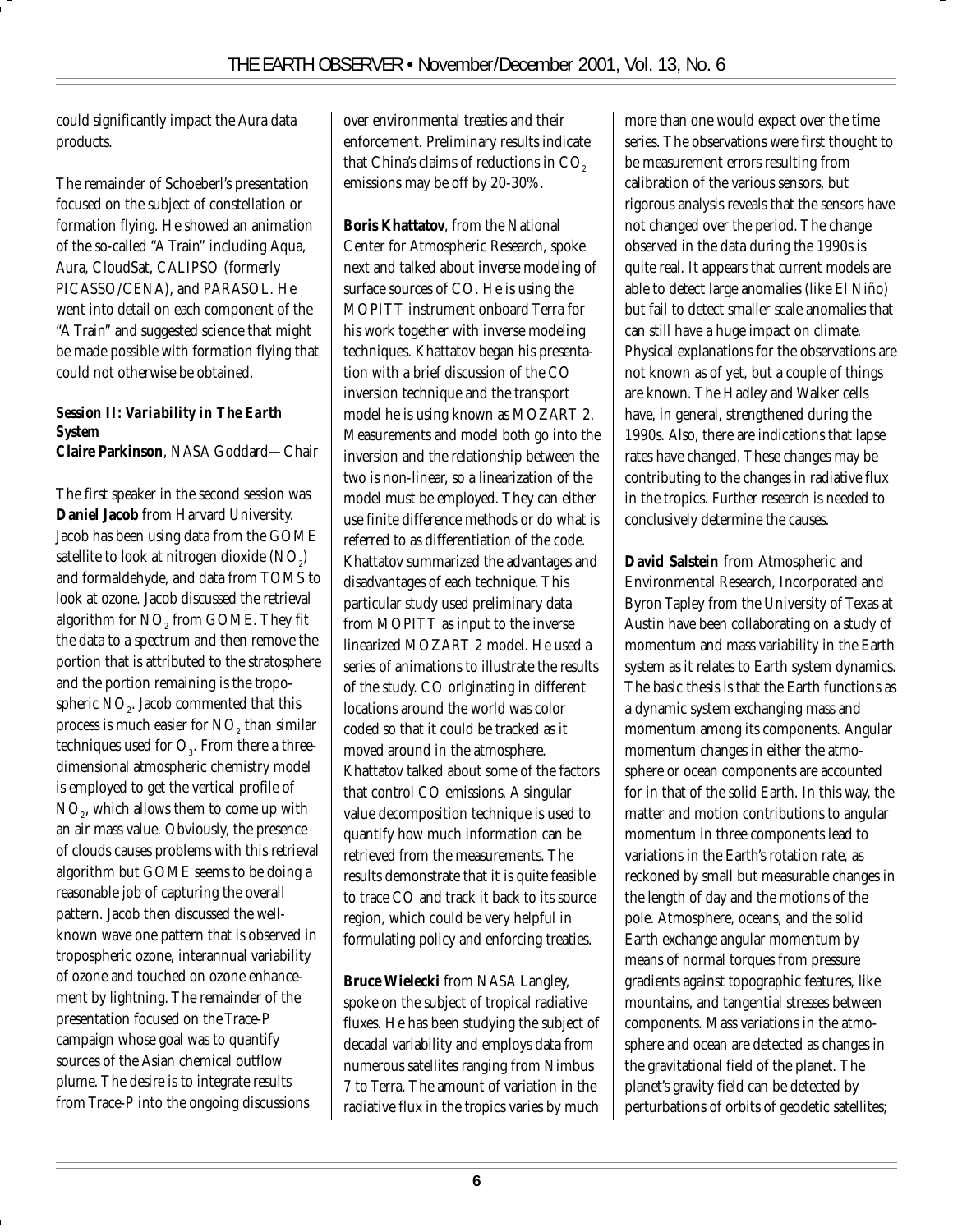the Gravity Recovery and Climate Experiment (GRACE), scheduled for a March 2002 launch, will determine time-variable gravity, and will be especially useful for isolating varying signals of terrestrial water storage. considerations.

**Lee-Lueng Fu** from the Jet Propulsion Laboratory was the next speaker. He has been working with Bo Qiu at the University of Hawaii on a study to examine long-term changes in the surface topography of the North Pacific Ocean. They wish to decipher how much of the variability can be attributed to the El Niño Southern Oscillation (ENSO) and how much can be attributed to wind forcing. The effects of ENSO have been considered an important factor in determining the interannual variability of the North Pacific Ocean circulation through Rossby waves generated at the eastern boundary of the ocean. The analysis of an eight-year record of the sea surface height observations made by the TOPEX/ Poseidon satellite indicates that the influence of ENSO has limited offshore extent, which diminishes from 3,000-4,000 km at 10º N to 200-300 km at 50º N. The variability of the interior ocean is primarily driven by wind. The effects of highfrequency wind variability accumulate along the characteristics of Rossby waves in the time-longitude domain and result in lowfrequency oceanic variability to the west of the forcing region. Simulations of a simple linear, two-layer model of the ocean driven by wind stress curl are highly correlated with the observations. The results suggest that the role of Rossby waves is like an integrator that links the high-frequency variability of wind to low-frequency response of the ocean that has potential influence on the climate of the North Pacific.

**Mike Newchurch**, University of Alabama in Huntsville (UAH), described the Regional Atmospheric Profiling Center for Discovery (RAPCD) [pronounced Rhapsody] a newly created research facility at the National Space Science and Technology Center (NSSTC) in Huntsville, AL. The particular scientific foci of this laboratory include the following three areas: 1) predicting surface ozone and aerosol concentrations; transport, cloud, powerplant plume, and lightning processes affecting air quality; and the diurnal behavior of the boundary layer. 2) aerosol foci comprise aerosol composition and optical property detection especially for hydrophilic and organic (anthropogenic and biogenic) aerosols. 3) Satellite calibration and validation foci include providing ozone and aerosol profiles for AIRS, TES, OMI, SAGE III, MLS, CALIPSO, GOME, MISR, and SCIAMACHY. Validating upcoming EOS satellite measurements of ozone by AIRS, OMI, and TES, for example, requires accurately measured profiles by ozonesonde or lidar and knowledge of the satellite averaging kernels resulting from the physics of radiative transfer. Newchurch and collaborators in RAPCD described an ambitious plan for this satellite validation within the context of the planned measurement and modeling activities. Newchurch anticipates hosting intercomparison campaigns and field experiments staged out of Huntsville for a variety of atmospheric chemistry and meteorological investigations. He invites interested investigators to collaborate with him on RAPCD. Visit the RAPCD website at nsstc.uah.edu/atmchem.

#### *Wednesday, October 31, 2001 Session III: Earth Science Enterprise (ESE)/EOS Status Report, Part II* **Michael King**, NASA Goddard - Chair

The first scheduled speaker for this session was to be **Ghassem Asrar** from NASA Headquarters, but he was unable to attend. **Jack Kaye**, also from NASA Headquarters, combined some of Asrar's presentation into his own. He presented the status and future of ESE and also spoke about ESE Strategic Planning. Kaye began with a review of the status of the Enterprise. His assessment is that the Enterprise has been peforming quite well in scientific research, including observations and modeling, and in its applications, technology and education/ outreach activities. NASA's sponsors and stakeholders in the Administration and Congress look to NASA to help provide answers to specific questions about global change to help establish environmental policy that is based on sound data. He mentioned that the current budget for fiscal year 2002 has yet to be fully resolved. The House and Senate had passed different versions, which had not been resolved as of the meeting.

Kaye next addressed future plans for the ESE through 2010. It is significant that in budgets submitted to Congress for both fiscal years 2001 and 2002, the Administration authorized NASA to proceed with the development of seven new missions. These included NPP, LDCM, Global Precipitation Mission (GPM) and new missions to study ocean topography, ocean surface winds, total solar irradiance, and total ozone. These missions are designed to continue data records that have been started by current missions. NASA ESE also intends to maintain a rigorous line of the Earth System Science Pathfinder missions. He talked briefly about recent NRA selections relating to these and other missions.

The next portion of the talk focused on strategic planning. Kaye touched on the three strategies that have been or are being developed: research, technology and applications. He reminded everyone that ESE exists to provide objective, scientific information to decision-makers. The NASA Research Plan is thus built around providing specific answers to five big questions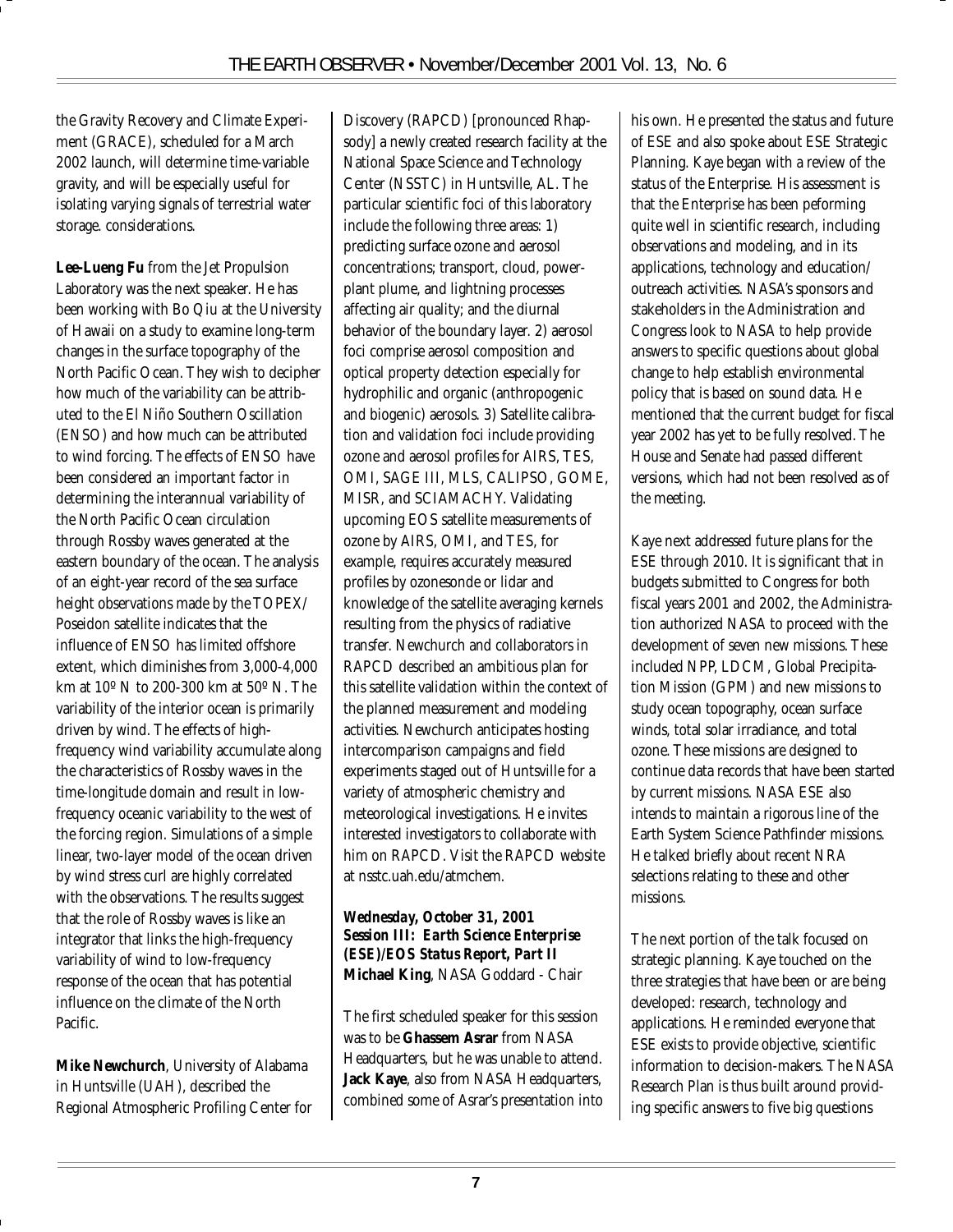relating to how Earth's climate is changing and what the consequences are for life on Earth. A series of 23 more specific questions fall under the five main questions. The questions are organized to address issues of variability, forcing, response, consequences, and prediction of the Earth System. More focus is placed on the first three areas in the early years (one has to understand the current state before one can predict and determine consequences) of the plan, but some work is being done in all five areas. Kaye also spoke about the Applications Plan. It breaks down into applications research, validation and verification, and applications demonstrations. NASA will partner with other federal agencies, and with state, local, and tribal governments to achieve their goals for this area. A number of priority theme areas have been established.

For the remainder of the talk, Kaye presented some remarks on the Government Performance and Results Act and how NASA is complying. He discussed the fiscal year 2002 plan and the performance review from fiscal year 2001. He tried to illustrate the difficulty of meeting metrics for an agency dealing in scientific research and satellite missions. Quantifying success in science is quite difficult so one has to be very careful about how one writes metrics. He also talked a little bit about the U.S. Global Change Research Plan and about the President's Rose Garden speech of June 11, 2001 on climate change. The Climate Change Research Initiative has been created as a result of directives from that speech, and the interagency effort organized under the Department of Commerce has led to the development of material that has been provided to the Administration for consideration.

**Vanessa Griffin** from NASA Goddard was the next speaker and her talk focused on the status of EOSDIS data processing and a

status report on the data system. Griffin briefly reviewed the definitions of beta, provisional and validated data products. She then reviewed data availability for each instrument on Terra. She showed a series of graphs that depicted how data processing is progressing and explained some of the peaks and valleys on each graph. This was followed by production graphs for each instrument on Terra and a depiction of the volume of data distributed. The presentation ended with some information on future plans for EOSDIS including discussion of how the upcoming Aqua launch will impact Terra data availability. Griffin also touched on plans for new missions and talked about the concept of data pools. She also discussed community input into the DAACs and the newly created Data Access Working Group. She ended with a discussion of outreach efforts including a new program for outreach to universities to provide new scientists with hands on training on searching for and ordering EOSDIS data.

**Vince Salomonson** from NASA Goddard spoke next and presented an update on MODIS data processing. He started with an overview of the high quality products that the instrument and attendant algorithms are capable of producing for atmosphere, ocean, and land studies. He then progressed into talking about the status and plans for data products. In particular, he described the status of "Collection 3" reprocessing of MODIS products and indicated that a full year of consistently processed products should be available by or very near the end of calendar year 2001. Using Level 1 and atmosphere products as examples, he showed how the status of products can be accessed on the Web through the MODIS Home Page. Most products are currently provisional, but many should soon reach validated status. Salomonson also indicated that a MODIS Data Products Review Team has been

established for the purpose of assessing how to provide improvements in the magnitude, timeliness, and consistency in the output of data products. He ended his talk by discussing the evolution of tools for accessing MODIS products. He talked about tools that currently exist and touched on future plans.

#### *Session IV: Radiative Forcing* **Bruce Wielicki**, NASA Langley - Chair

The first speaker in the fourth session was **Hank Shugart** from the University of Virginia. His talk focused on land-atmosphere feedbacks in Southern Africa. Shugart and his colleagues are looking into the implications of the results of ecological modeling studies for assessing environmental change in Africa. The question posed by the research is whether or not two stable states exist for African savanna—one that is relatively richer in nutrients and one that is significantly nutrient deprived. There seem to be complex feedbacks between the environment and vegetation. Shugart et al. have been conducting model studies along with natural experiments in the field. He has been studying the so-called IGBP Kalahari Transect. A large rainfall gradient exists over the 1300 km north-south extent of the Kalahari and the vegetation varies considerably as a consequence. The underlying soil, however, is rather homogeneous and there are no significant changes in topography. This set of conditions makes it an ideal location for ecologic studies of vegetation response to variations in rainfall. From here, Shugart went on to describe the landscape vegetation model that is being developed. These models scale upward from leaf to patch to multi-patch in an effort to capture the heterogeneity of the vegetation. These are non-linear models. One of the models used in conjunction with a satellitebased tree cover product produced by the University of Maryland predicts changes in the burnable material to fuel wildfires across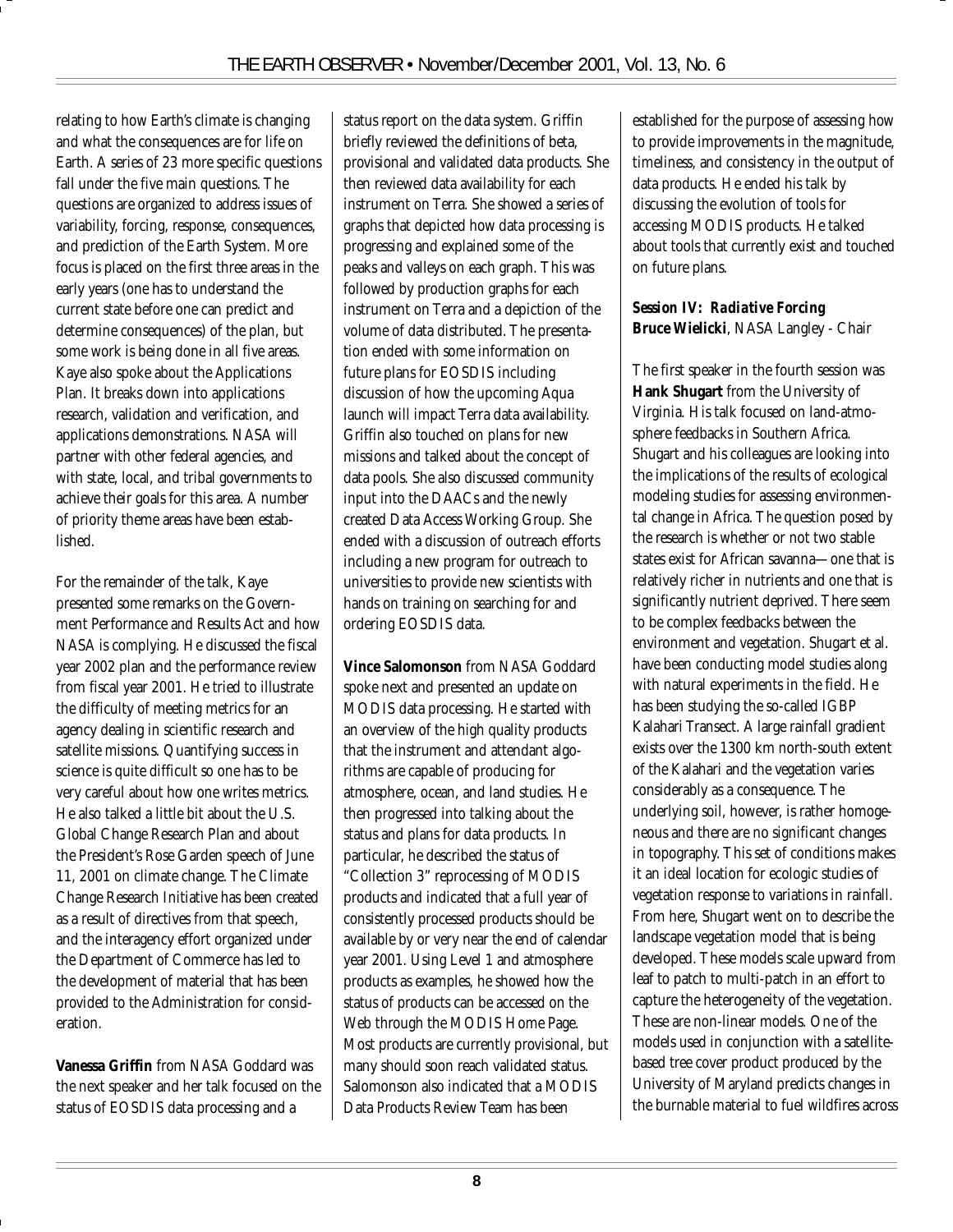Africa. A second model can produce detailed stem maps and will be used as an alternative to the tree cover maps to develop predictive maps of changes of fuels in the future. The intent of the project is to progress from using the satellite data as test data for the model. The hope is to develop predictive capabilities. Doing so might help in diagnosing regional emissions of  $CO<sub>2</sub>$ into the atmosphere, an important policy issue both locally and globally.

**Robert Wood** from the University of Washington gave the first of two talks that looked to assess the validity of the so-called Iris Hypothesis. Wood has been working with Dennis Hartmann, also from the University of Washington. The Iris Hypothesis comes from Richard Lindzen et al. and essentially states that as sea surface temperature increases, regions of high clouds associated with deep convection shrink in the tropics which lead to more outgoing longwave radiation and a strong negative forcing on climate. Lindzen postulates that this could help offset global warming. Wood gave some additional background on the subject. Clouds and water vapor are certainly a major uncertainty in climate modeling studies. It is well known that, in the tropics, regions of moisture correlate to regions of deep convection and that emitted radiation is larger in clear areas. Hence, Lindzen made his Iris Hypothesis and Wood and Hartmann set out to investigate its validity. Wood proceeded to review Lindzen's analysis and pointed out some weaknesses. Lindzen's idea is that the area of cirrus clouds around convection shrinks. Crucial factors in the Lindzen study seem to be cloud fraction and cloud-weighted SST. However, Wood and Hartmann have concluded that the correlation Lindzen finds is caused not by changes to the tropical high clouds associated with deep convection, but by changes in high clouds towards the subtropics. These subtropical clouds are separated from the deep convective regions by around 1000 km and unrelated to them physically. They found that a negative forcing could be produced without changing the amount of tropical cloudiness at all and, in fact, the negative forcing postulated by Lindzen seems to be an artifact of how they define cloudweighted SST.

**Lin Chambers** from NASA Langley followed Wood and spoke about using data from CERES to test the Iris Hypotheses. She began by reviewing the Lindzen work and focused on his idea of atmospheric moisturization. He uses a 3.5° Box Model with categories for the extratropics, moist tropics (further subdivided into clear moist and cloudy moist regions) and dry tropics. Chambers sought to find out whether or not CERES data from TRMM supported Lindzen's hypotheses. The modeled radiative fluxes of Lindzen et al. are replaced by CERES directly observed broadband radiation fields. The observations show that the clouds have much higher albedos and moderately larger longwave fluxes than those assumed by Lindzen et al. As a result, decreases in these clouds would cause a significant but weak positive feedback to the climate system, instead of providing a strong negative feedback as Lindzen suggests.

**Robert Cess** from the State University of New York at Stony Brook spoke next and talked about changes in tropical cloudiness that were observed during the 1997-1998 El Niño. Satellite measurements of both cloud vertical structure and cloud-radiative forcing have been used to show that during the strong 1997/98 El Niño there was a substantial change in cloud vertical structure over the tropical Pacific Ocean. Relative to normal years, cloud altitudes were lower in the western portion of the Pacific and higher in the eastern portion. The reason for these redistributions was a collapse of the Walker circulation and

enhanced large-scale upward motion over the eastern Pacific, both caused by the lack of a zonal sea surface temperature gradient during the El Niño. It is proposed that these cloud structure changes, which significantly impact satellite measurements of the tropical Pacific's radiation budget, would serve as one useful means of testing cloud-climate interactions in climate models.

**Andrew Dessler** from the University of Maryland was the next speaker. His talk focused on the location and impact of thin cirrus clouds. The thesis is that thin cirrus clouds (clouds with optical depth <<1) play a potentially important role in the Earth system, both as a moderator of short and longwave radiation and as a regulator of the humidity of the stratosphere. The Moderate Resolution Imaging Spectro- radiometer (MODIS) onboard the Terra satellite has a channel at 1.375 µm that is specifically designed to detect these clouds. Using measurements obtained June 6-8, 2001 between 30°N-30°S, Dessler showed that these clouds are ubiquitous throughout the tropics, occurring in about half of the 1 km by 1 km MODIS pixels that had been identified as clear sky by the MODIS cloud-mask. The thin cirrus are not uniformly distributed, but appear more frequently near deep convection. These thin cirrus have optical depths generally below ~0.04. Regressing longwave flux data from the CERES against optical depth, shows that these thin clouds decrease longwave flux by 0.69 W/m2 per 0.01 increase in optical depth. This translates into longwave forcing of 3-4  $\mathrm{W} / \mathrm{m}^2$  near convection and zero away from convection. Over the whole tropics, the average longwave forcing is 0.9  $W/m^2$ .

**V. Ramanathan** from Scripps Institution of Oceanography was next to speak and talked about aerosol forcing, climate, and the hydrological cycle. Specifically, he consid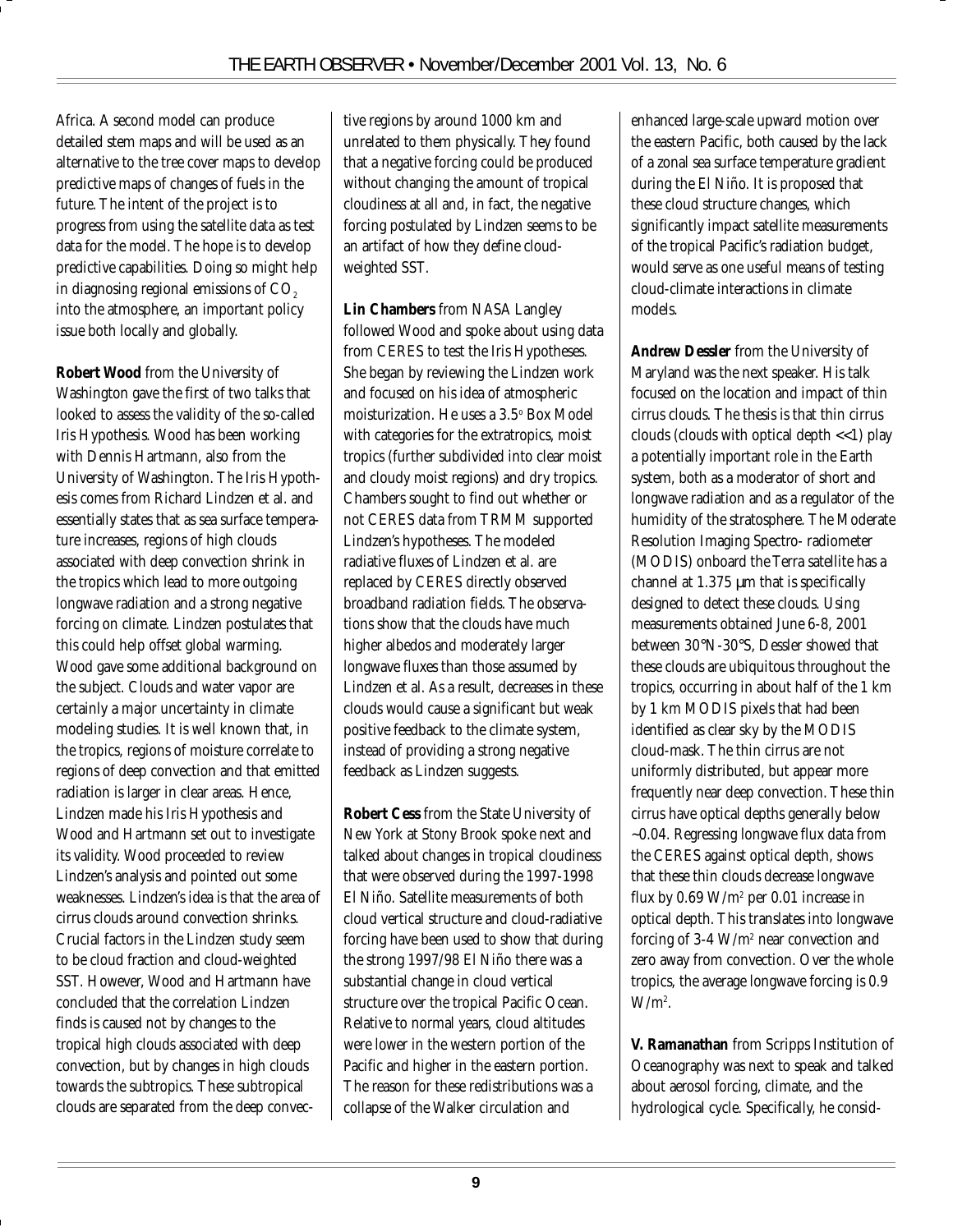ered the impact of aerosols on radiative forcing. He showed results on the Asian Brown Cloud as observed by the Indian Ocean Experiment (INDOEX). This brownish haze extends all the way from the Himalyas to the equatorial Indian Ocean. The objective is to characterize Asian haze and he showed a graphic showing the constituents of Asian haze. Approximately 75% of the constituents appear to be anthropogenic in nature. He added that data from Terra may help reduce uncertainty about the impact of clouds in this region. Ramanathan is also considering how precipitation patterns will be impacted by Asian haze. His final observation was that Asian pollution bears a striking resemblance to the types of pollution that were common in this country 50 years ago. It is estimated that SO $_{\tiny 2}$  emissions in Asia could double within 20 years.

#### *Session V: Responses and Field Campaigns* **Michael King**, NASA Goddard - Chair

**Phillip Russell** was the first speaker in this session. His work involves combining suborbital and satellite measurements to study aerosols and gas radiative-climatic effects. Russell showed illustrative results from three recent field campaigns: the Puerto Rico Dust Experiment (PRIDE), the Southern African Regional Science Initiative (SAFARI-2000), and the Asia-Pacific Aerosol Characterization Experiment (ACE-Asia). Results included the use of airborne sun photometry to test aerosol retrievals by MODIS, MISR, TOMS, and SeaWiFS, plus many comparisons among the airborne sun photometer measurements and those by ground-based and airborne radiometers, lidars and *in situ* samplers and sensors. Also shown was the use of airborne solar spectral flux radiometry to measure aerosol absorption, which can be combined with airborne sun photometry to determine aerosol single scattering albedo (the ratio of

scattering to extinction). Comparing and combining the suborbital and satellite measurements allows the development of a mutually consistent description of aerosol properties and effects, including chemical and microphysical makeup, optical properties, and effects on satellite-measured radiance and radiative energy exchange (aerosol forcing). The talk concluded with an illustration of combining satellite and suborbital measurements to estimate aerosol radiative forcing in the western Pacific region studied by ACE-Asia. Specifically, the SeaWiFS-derived monthly average aerosol optical depth for April 2001 was combined with aerosol intensive properties and vertical distributions determined in ACE-Asia. These combined inputs were used to compute the aerosol depletion of downwelling solar radiation at the surface and the aerosol increase in upwelling radiation at the top of the atmosphere.

The next speaker was Jeffrey Reid from the SPAWAR Systems Center in San Diego, CA, speaking on the Fire Locating and Modeling of Burning Emissions (FLAMBE) project. This project was initiated by a NASA IDS grant, and includes cooperation between NASA, US Navy, NOAA and university scientists. The purpose of FLAMBE is to monitor biomass burning and burning emissions on a global scale through the integration of remote sensing data with global and regional transport models in real time. FLAMBE is currently utilizing real time satellite data from GOES weather satellites and fire products based on the Automated Biomass Burning Algorithm (ABBA) that are generated for the Western Hemisphere every 30 minutes with only a 90-minute processing delay. The project is currently collaborating with other investigators to gain global coverage using MODIS. Once generated, the fire products are used to input smoke fluxes into the Naval Research Laboratory Aerosol Analysis and Prediction System, where advection

forecasts are performed for up to 5 days. Subsequent radiative transfer calculations are used to estimate top of atmosphere and surface radiative forcing as well as surface layer visibility. Validation studies in combination with AERONET sun photometer data shows that the FLAMBE system correlates well with observations. Data are available to the scientific community in real time, including smoke and fire products for planning and research purposes. A web site has been developed (aerosol.spawar. navy.mil/flambe) that distributes the fire product and transport data.

**Robbie Hood** from NASA Marshall was the next speaker. She gave an overview of the Fourth Convection and Moisture Experiment (CAMEX-4) that has recently been completed. She started by going over the history of the CAMEX program and reviewing the participants. NASA undertook this mission jointly with NOAA. She discussed the main research areas, three main questions, and then more specific research topics. She also discussed the field operations that employed two aircraft (a DC-8 and an ER-2) and an unpiloted aerospace vehicle known as Aerosonde. Hood reported that there were not as many storms during CAMEX-4 as during CAMEX-3 but still they were able to obtain some interesting results. They don't really have a good explanation why hurricane activity was suppressed this season. The westerlies were quite strong and, while they didn't completely inhibit formation of tropical cyclones, they may have prevented them from becoming intense storms. Hence there were quite a number of fairly weak storms and few impacted the US mainland. She then discussed each storm that the CAMEX-4 investigators examined (Chantale, Erin, Gabrielle and Humberto) and reviewed key accomplishments.

**Steve Running** from the University of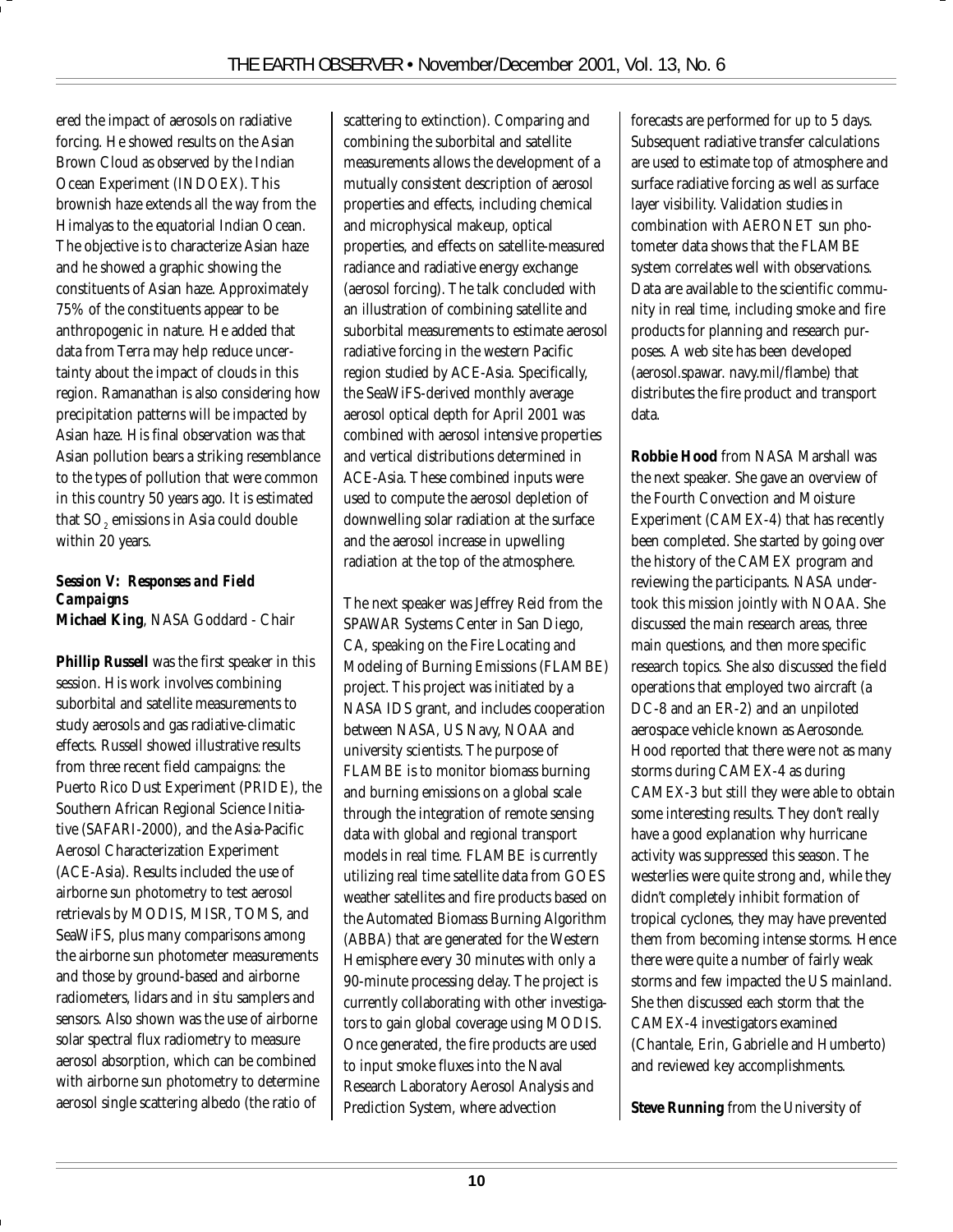Montana was the final speaker for the second day. He talked about recent research to examine the cause of accelerated vegetation productivity in North America. Running spoke about the so-called North American carbon sink. Enhanced carbon uptake implies enhanced vegetation productivity, that is plants absorb  $\mathrm{CO}_2$ . So the question that Running's group is trying to answer is: What is forcing this enhancment in vegetation productivity? Could it be warming, increased  $\mathrm{CO}_2^{}$ , or land cover change? Running showed a carbon balance time series for the whole century and Net Primary Productivity (NPP) definitely seems to be on the rise! Running sought to determine if the  $\mathrm{CO}_2$ signal alone could account for this increase and found that it could not. In fact the precipitation signal over the century tends to correlate with the NPP signal much better than any other factor. For most of the U.S., water appears to be the limiting factor in determining NPP. Running also showed hydrologic trends for the continental U.S. Humidity levels are trending upward. Hence, combining increased humidity with increased precipitation makes a strong case that water is the most important factor in explaining increased NPP. CO<sub>2</sub> increases are having an impact, but precipitation changes seem more important. Running mentioned that there is inadequate land cover data to judge what impact change in land cover is having on the changes in NPP that have been observed.

#### *Thursday, November 1, 2001 Session VI: Numberical Weather and Climate Prediction* **Robert Atlas**, NASA Goddard - Chair

**Michele Rienecker** from NASA Goddard was the first speaker and she presented an overview of the NASA Seasonal-to-Interannual Prediction Project (NSIPP). She reviewed the project goals and then presented some of the activities that are

specifically related to satellite observations of the land and ocean. The primary measurements of interest are from satellite altimetry, AVHRR, and microwave measurements of the surface wind field and of soil moisture. The ocean is sparsely sampled; the exception to this is in the tropical Pacific, with the Tropical Atmosphere Ocean mooring array deployed as a result of the 1982-1983 El Niño. Satellite data are clearly helping to increase the data coverage over the global ocean, but samples only the ocean surface. Data assimilation is crucial to project the surface information to the subsurface ocean for the initialization of coupled forecasts of El Niño. Rienecker demonstrated the Ensemble Kalman Filter assimilation technique used to merge data from satellites with ocean models. On land, predictability studies show the potential for assimilated soil moisture data to increase the accuracy of precipitation predictions. Combining soil moisture data and SST data enhances the predictability of summertime precipitation considerably beyond SST data alone. Assimilation focuses on soil moisture measurements, and to assist a new soil moisture dataset is being developed by the Hydrologic Sciences Branch at NASA Goddard. In the future, NSIPP plans to use sea surface temperature data from MODIS, surface altimetry from Jason, and soil moisture and snow data from AMSR.

**Bob Atlas** from NASA Goddard spoke next on the subject of atmospheric modeling and data assimilation at the Data Assimilation Office (DAO). He briefly reviewed the background and mission of the DAO and then reviewed the history of data assimilation at the DAO. He discussed the evolution of the GEOS system, which is now up to version 4. He discussed improvements that have been made to the model over time. Atlas showed some results from GEOS-3 that fairly accurately depict meteorological phenomena such as cyclones and fronts.

The next portion of the presentation focused on GEOS-4, the state-of-the-art model being employed by DAO. It is a finite-volume GCM and simulates meteorological phenomena even better than GEOS-3. It also does a very realistic simulation of hurricanes for the resolution it employs and performs very well for analysis and prediction. A criticism of GEOS-3 was that it was not computationally efficient; GEOS-4 is much more efficient. The improved computational efficiency should allow GEOS-4 to be used for climate studies. Atlas ended by discussing major development plans at DAO for the next 2-5 years. These include improvements in cloud microphysics, greenhouse gas chemistry, sea ice simulation, skin temperature and the implementation of geodesic grids, which was also discussed in the final presentation of the session.

**Richard Rood** from NASA Goddard was the next speaker. He talked about the Joint Center for Satellite Data Assimilation (JCSDA), a joint NASA/NOAA venture. Rood discussed the motivating factors behind the creation of this program. Among them were: a need to make more widespread utilization of satellite data; a need to prepare for the influx of data from future satellite missions; and a need for endto-end participation by data assimilation experts in the creation of new instruments. These ideas are consistent with existing science structure. Additionally, there is a critical need to establish pathways between research and operations, retrieval and assimilation and climate and weather. Rood went on to discuss the organizational structure of JCSDA. NASA and NOAA are currently involved and the Navy might also get involved. He then discussed four problem areas where JCSDA feels it can contribute; these include short-term research, long-term systems research, infrastructure, and projects. He also talked about the critical links to instrument teams.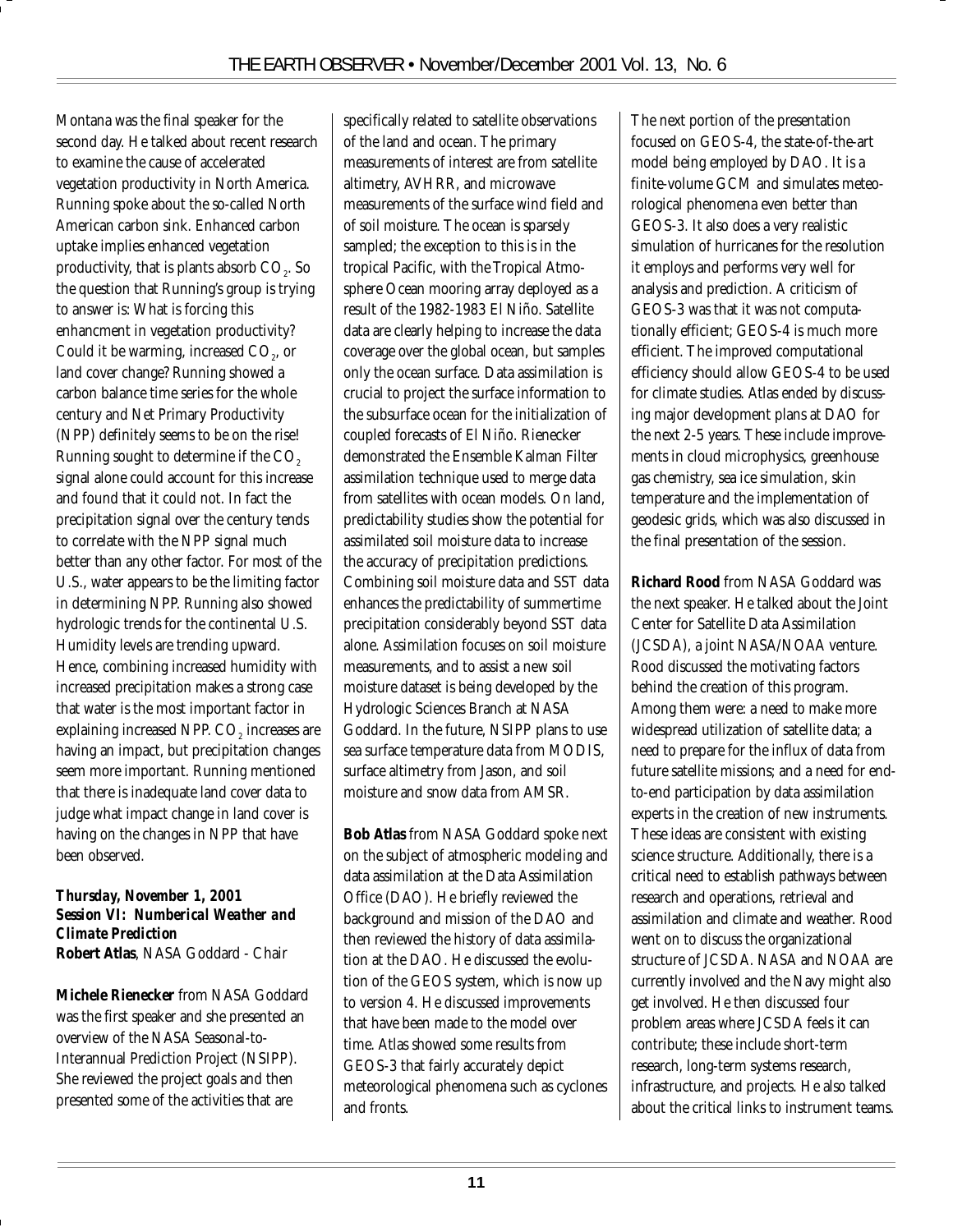Assimilation needs to be considered from day one of the instrument design process. Fast forward models and radiance products have to be developed and retrieval problems addressed. The idea is to figure out which projects are most important scientifically and mesh that with those that are most important from a programmatic standpoint. He presented an overview of infrastructure science focusing on surface measurements and radiation measurements. These are linked to the various geophysical parameters that are of interest. The focus is on the parameters that need to be more precisely and accurately measured rather than on specific instruments.

**Cynthia Rosenzweig** from the NASA Goddard Institute for Space Studies discussed the Metropolitan East Coast Regional Assessment (MECRA) for USGCRP. It focuses on climate change and a global city—New York. Large cities are at the forefront of both vulnerability and adaptation to climate impacts. The MECRA is one of the regional components of the U.S. National Assessment of the Potential Consequences of Climate Variability and Change, organized by the U.S. Global Change Research Program. The goal of each regional assessment is to investigate potential impacts of climate variability and change on the natural systems and human activities of a specific geographical area of the United States. The assessment covered the 31 counties of the New York City Metropolitan Region and examined how three interacting elements of large cities react and respond to climate variability and change. These elements are people (i.e., socio-demographic conditions), place (i.e., physical and ecological systems), and pulse (i.e., decision-making and economic activities). Seven sector studies form the core of the interacting elements: Sea-Level Rise and Coasts, Infrastructure, Wetlands, Water Supply, Public Health, Energy Demand, and Institutional Decision-Making. The results of the MECRA indicate that the biophysical and societal impacts of projected climate change will be primarily negative over the long term. Furthermore, the assessment illustrates that environmental conditions of the Metropolitan East Coast Region (MECR) will be more dynamic than the recent past. Regional decision-makers need to create policies that will help the MECR to adapt and mitigate climate change simultaneously and equitably. NASA has an important role to play in assessment research, incorporating remote sensing tools and climate models to project global and regional climate change and associated impacts. These activities contribute to improved decision-making in regional and local governments and to education and public outreach.

**Moustafa Chahine** from Jet Propulsion Laboratory spoke next and talked about the contributions the AIRS/AMSU/HSB instruments on the Aqua satellite are expected to make toward improving numerical weather prediction. Chahine started with some background motivating this research. The Atmospheric Infrared Sounder (AIRS) with the Advanced Microwave Sounding Unit (AMSU) and the Humidity Sounder for Brazil (HSB) on the Aqua mission represent the most advanced sounding system ever deployed in space. Improving the world weather observing system is an essential objective of Earth science because the atmospheric phenomena that govern long-term climate are the same as those which manifest themselves in transient weather perturbations. AIRS/AMSU/HSB observations are, therefore, equally applicable to both climate and weather studies for assimilation into the operational forecast by General Circulation Models and will lead to substantial increase in mid- and long-range weather forecast skills. The AIRS/AMSU/HSB sounding system is capable of measuring atmospheric

temperature profiles with radiosonde accuracy of  $1^\circ$ K per 1 km thick layers under both cloud-free and cloudy conditions, in the presence of up to 80% clouds in the fields of view, while the accuracy of the derived moisture profiles will exceed that obtained by radiosondes. Cloud-free and cloud-cleared radiances will also be produced for direct assimilation into MWP models. Furthermore, the sounding system provides additional data on land and ocean surface temperature and emissivity as well as cloud cover.

**Steven Ghan** from the Pacific Northwest National Laboratory was the next speaker. His topic was global climate simulation at 5 kilometer resolutions. Assessments of the impacts of climate change typically require information at scales of 10 km or less. Such a resolution will not be achieved by global climate models for many years. Ghan and his colleagues have developed an alternative to explicit resolution that can meet the needs of climate change impact assessment now. They apply a physically based, subgrid-scale treatment of the influence of orography on temperature, clouds, precipitation, and land surface hydrology to a global climate model. The treatment represents subgrid variations in surface elevation in terms of fractional area distributions of discrete elevation classes. For each class it calculates the height rise/ descent of air parcels traveling through the grid cell, and applies the influence of the rise/descent to the temperature and humidity profiles of the elevation class. Cloud, radiative, and surface processes are calculated separately for each elevation class using the same physical parameterizations used by the model without the subgrid parameterization. The simulated climate fields for each elevation class can then be distributed in post-processing according to the spatial distribution of surface elevation within each grid cell. Parallel 10-year simulations with and without the subgrid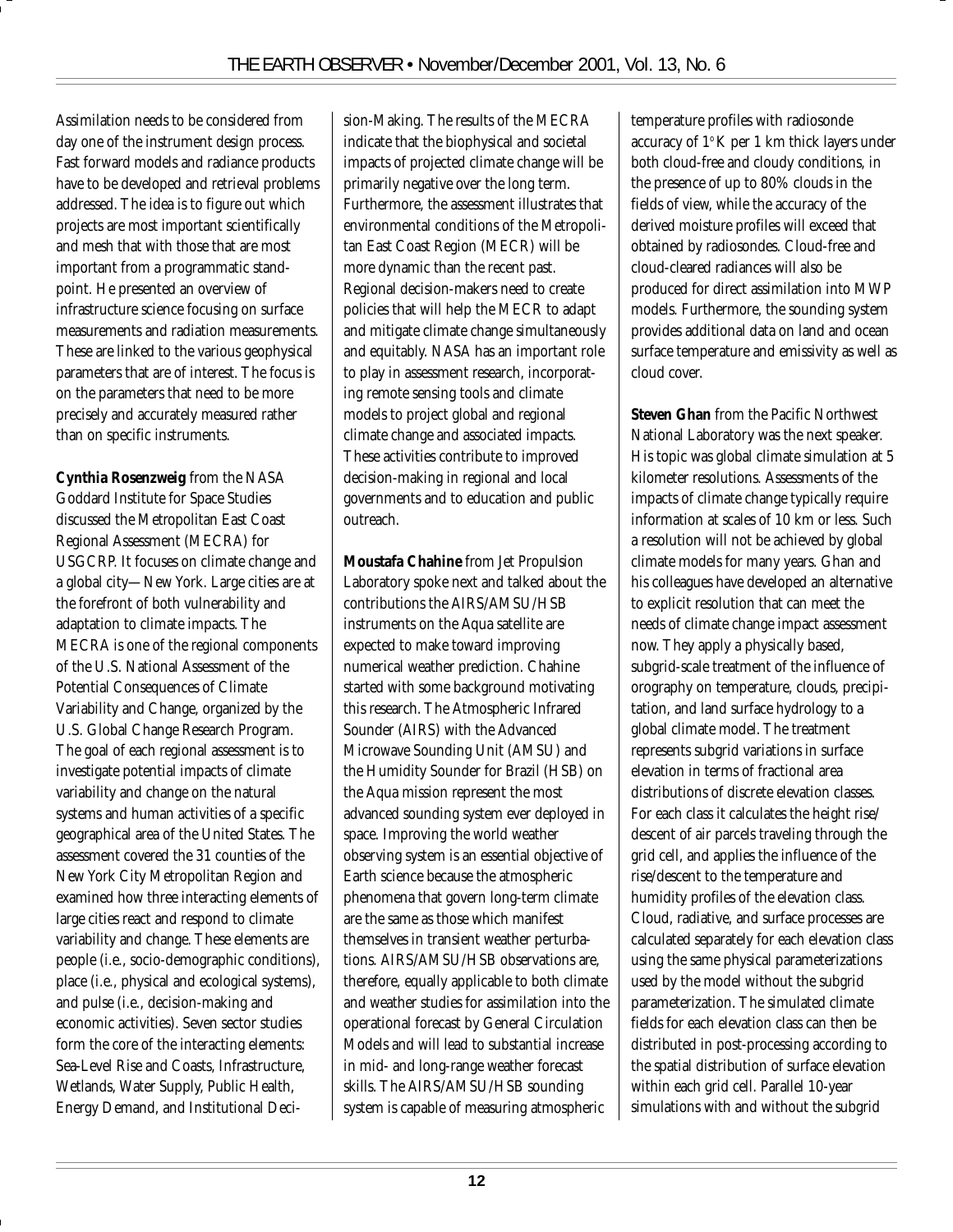treatment have been performed. The simulated temperature, precipitation and snow water are mapped to 2.5 minute  $\sim$  5 km) resolution and compared with gridded analyses of station measurements. The simulation with the subgrid scheme produces a much more realistic distribution of snow water and significantly more realistic distributions of temperature and precipitation than the simulation without the subgrid scheme. Moreover, the grid cell means of most other fields are virtually unchanged by the subgrid scheme. This suggests that the tuning of the climate model without the subgrid scheme is also applicable to the model with the scheme.

**Todd D. Ringler** from Colorado State was the final speaker of the session and of the meeting. He has been working with David A. Randall on using geodesic grids for modeling and data analysis. Ringler provided an introduction to geodesic grids and highlighted their potential for both numerical modeling and data analysis. The Colorado State University (CSU) AGCM uses spherical geodesic grids to discretize the surface of the sphere. These grids have several properties that make them attractive for numerical modeling. The grid-cell area and distance between grid cells is nearly constant over the entire sphere. This gridcell area varies by less than 5% over the sphere and the distance between cell centers varies by less than 20% over the sphere. This results in a highly homogenous grid to tile the sphere. The grid is also highly isotropic. As opposed to triangular or quadrilateral grids, all grid-cell neighbors on geodesic grids lie across cell walls. This results in a more accurate simulation of isotropic processes, such as gravity wave propagation. The properties that make geodesic grids attractive for numerical modeling also make these grids an attractive choice for data analysis. These grids can be mapped to a logically two-dimensional data structure, as well as a one-dimensional data

structure. It is also possible to remap this system into other coordinate systems and interpolate the results. They use a system called the Spherical Conservative

Remapping and Interpolation Package that can interpolate data to and from geodesic grids in an efficient and robust manner.





The patagonian ice field is situated in Los Glaciales National Park, Argentina. It is the largest continental ice field outside the Antarctic. (Greenland is an island.) With a length of about 600 kilometers and a surface of nearly 2,300 square kilometers, this area is four times larger than the Alps.

The picture above shows the Viedma glacier flowing to Lake Viedma. Gray shades correspond to elevation, based on data acquired by the Shuttle Radar Topography Mission (SRTM). The explorer Antonia de Viedma visited this region first in 1782. At the top of the image, just to the right of the glacier, is the 3,375-meter-high Mount Fitzroy. Because of the steepness of the mountain and the persistently poor weather it is very hard to climb.

Image courtesy German Aerospace Center SRTM team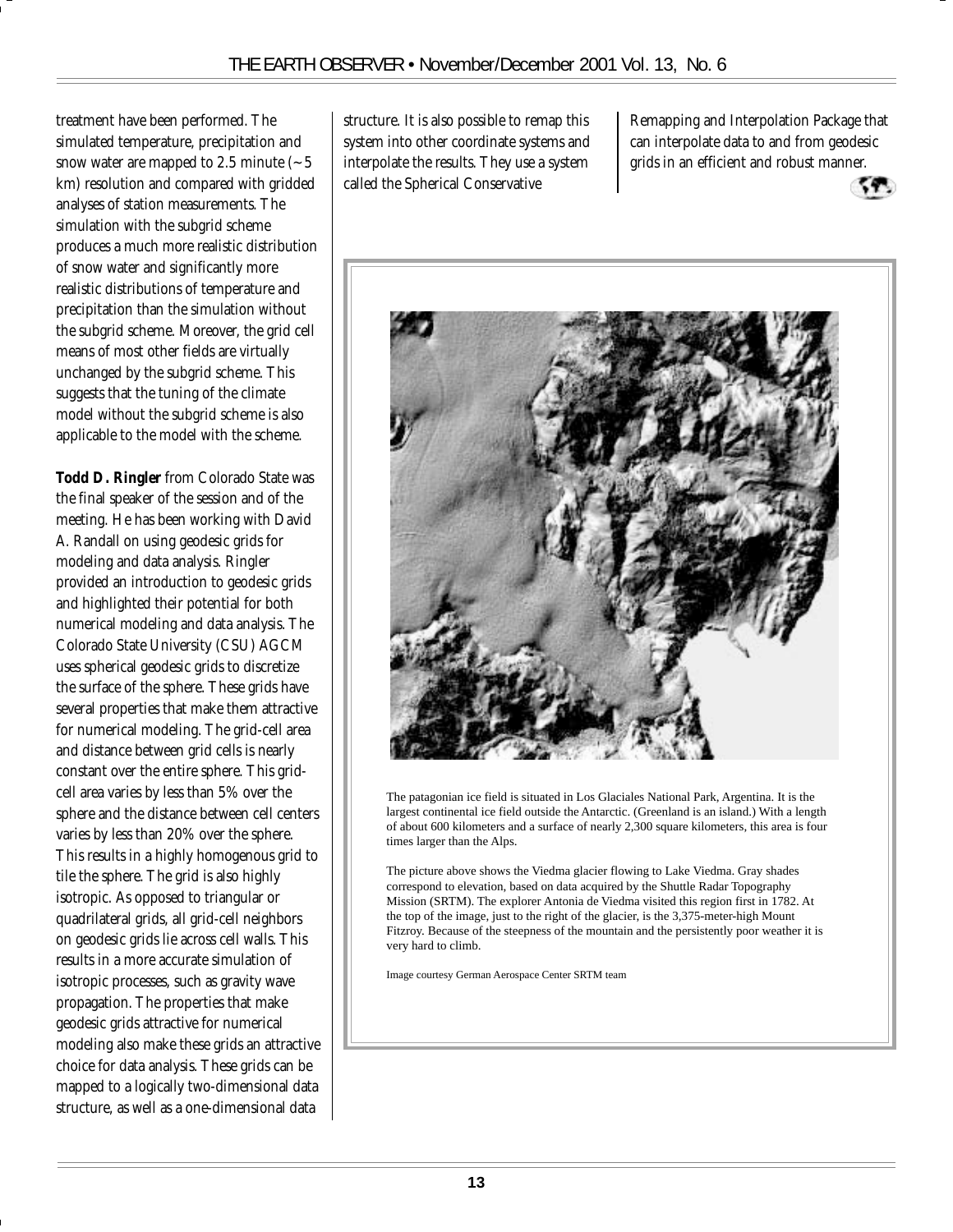# *KUDOS*

#### *The following awards were presented to EOS colleagues at the recent American Geophysical Union Annual Meeting in San Francisco.*

Dr. James E. Hansen, Director of NASA's Goddard Institute for Space Studies, an EOS Interdisciplinary Science (IDS) Principal Investigator and Adjunct Professor at Columbia University, was awarded the 2001 Roger Revelle Medal "for outstanding contributions toward an understanding of the Earth's atmospheric processes, including its dynamics, chemistry, and radiation; the roles of atmosphere, atmosphere-ocean coupling or atmosphere-land coupling in determining the climate, biogeochemical cycles, or other key elements of the integrated climate system."

Dr. Byron Tapley, an Earth System Science Pathfinder Principal Investigator and professor at University of Texas, was awarded the 2001 Charles A. Whitten Medal "for his original and innovative applications of statistical orbit determination theory and leadership in understanding the Earth's geodesy."

Dr. Paul Falkowski, an EOS Interdisciplinary Science (IDS) Co-Investigator and professor at Rutgers University, was elected a Fellow "for shaping our understanding of biogeochemical cycles in the oceans and their coupling to climate change."

Dr. Roger C. Bales, an EOS Interdisciplinary Science (IDS) Co-Investigator and professor at University of Arizona, was elected a Fellow "for outstanding contributions to the understanding of the interface of hydrology and biogeochemistry in snow, ice, and porous media."

#### *The following awards were presented to EOS colleagues at the recent American Meteorological Society Annual Meeting in Orlando:*

Dr. V. Ramanathan, a Co-Investigator on the CERES Science Team and professor at the University of California, San Diego, was awarded the Carl-Gustaf Rossby Research Medal "for fundamental insights into the radiative roles of clouds, aerosols, and key gases in the earth's climate system."

Dr. Lee-Lueng Fu, a Jason-1 and TOPEX/Poseidon Project Scientist and Senior Research Scientist and Land Scientist at the Jet Propulsion Laboratory, was awarded the Verner E. Suomi Award "for simultaneously maintaining the science focus of the TOPEX/Poseidon mission and producing datasets of great importance across the earth sciences."

Dr. Robert Bales, an EOS Interdisciplinary Science (IDS) Co-Investigator and professor at the University of Arizona, was elected a Fellow of AMS.

#### *The following students received NASA's Earth Science Enterprise Graduate Fellowships:*

Matthew J. Haugland, The University of Oklahoma, Norman, Oklahoma Stephanie A. Stroman, The University of Oklahoma, Norman, Oklahoma Tracy K. Depue, The Colorado State University, Fort Collins, Colorado Daryl T. Kleist, The University of Wisconsin-Madison, Madison, Wisconsin

#### $AND...$

Dr. David Halpern, a co-investigator of the EOS SeaWinds Team and a Senior Research Scientist at the Jet Propulsion Laboratory, has been elected a Fellow of the American Association for the Advancement of Science (AAAS) "for basic research in air-sea interactions in tropical oceans and for coordinating international efforts in measuring ocean surface quantities from satellites."

*The Earth Observer* staff would like to congratulate these members of the EOS community for their outstanding contributions to NASA and the Earth Observing System Program.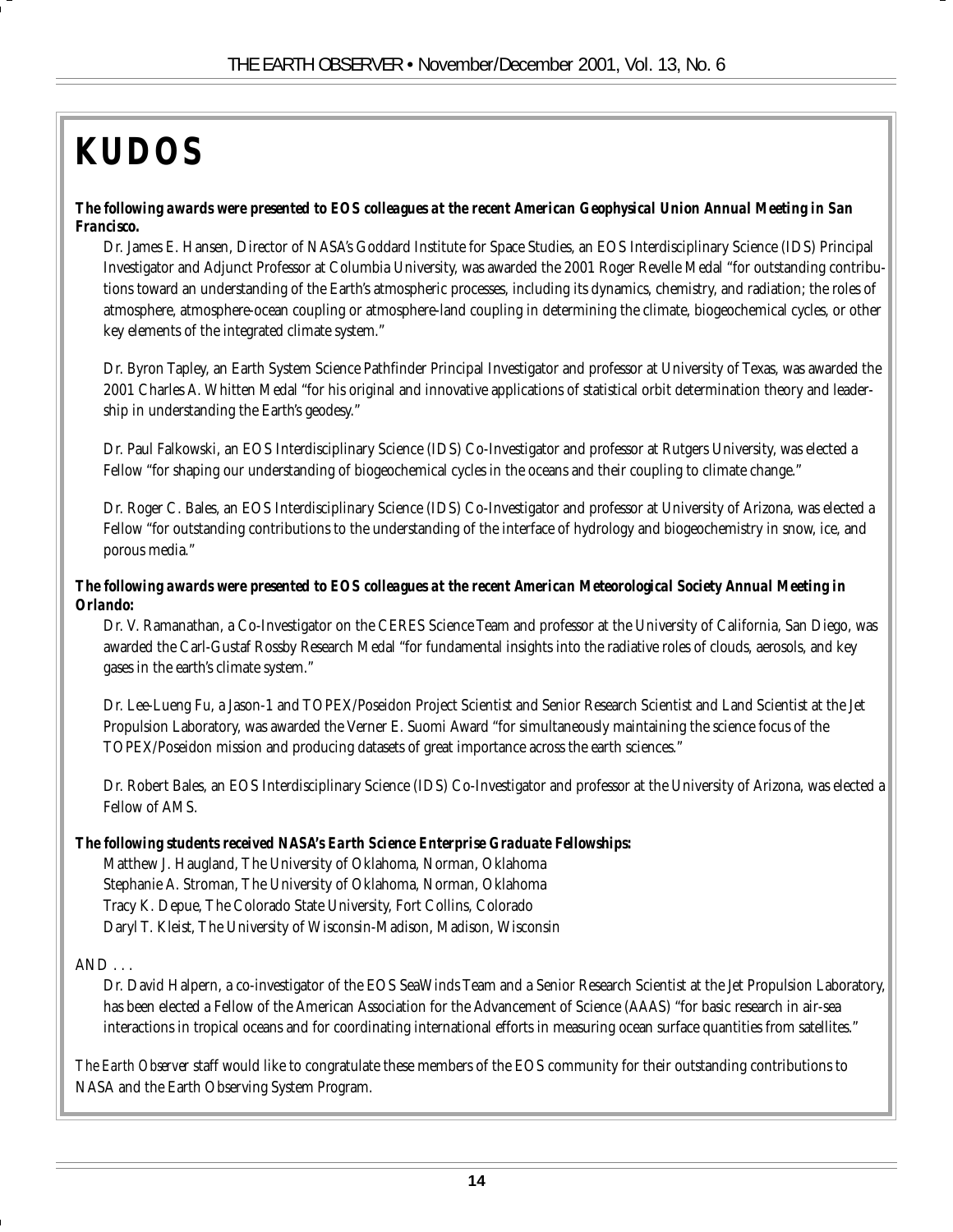# **USGS to Distribute EO-1 Data**

*—Ray Byrnes, rbyrnes@usgs.gov, USGS, Reston, VA —Ron Beck, beck@usgs.gov, USGS, Sioux Falls, SD*

*(Excerpts from a Press Release dated January 22, 2002)*

The U.S. Geological Survey (USGS) is teaming up with NASA to extend the useful life of the Earth Observing 1 (EO-1) technology demonstration satellite. NASA officially completed the EO-1 mission in November 2001, but the two agencies, already management partners for the Landsat satellite program, have agreed to work together to extend EO-1 operations through February 2002 and then continue on a month-by-month basis.

EO-1 archive data and new acquisitions from two of its three prototype sensors, the Advanced Land Imager and Hyperion, can now be ordered from the USGS, with the first products slated to be shipped in early February.

Extending the EO-1 mission enables both agencies to sustain their research and development efforts while providing opportunities for the broader research community to obtain sample data over specified sites. USGS and NASA scientists believe both Landsat-like and "hyperspectral" data types from EO-1 could prove to be valuable in global land cover studies, ecosystem monitoring, mineral and petroleum prospecting, and agricultural crop discrimination and assessment, among other potential applications. No restrictions will be placed on users obtaining EO-1 products from the USGS.

Although this demonstration satellite carries no back-up systems, it has performed optimally since its November 2000 launch and still has enough fuel onboard to maintain its orbital position for at least two more years. Barring technical failure, data user demand from across the remote sensing community will determine the longevity of extended mission operations.

EO-1 data is sold at the cost of satellite operation, data processing, and customer interface costs, with the first-scene acquisition attempt by either sensor costing \$2000. Allowances will be made for repeat attempts due to excessive cloud cover, but on a limited basis. Previously captured data can be ordered from the EO-1 archive at \$500.00 per scene from each sensor. A small number of sample scenes will also be available at no cost via electronic retrieval.

The USGS and NASA will review EO-1 operations on a monthly basis. Depending on order volume and spacecraft health, satellite decommissioning could occur as early as April 2002 or as late as the spring of 2005.

More information on data inquiries and ordering is available at eo1.usgs.gov or by calling USGS Customer Services at (605) 594-6151. Information about the EO-1 satellite and sensors is available at: eo1.gsfc.nasa.gov.







#### *Réunion Island Volcano Erupts*

On January 16, 2002, lava that had begun flowing on January 5 from the Piton de la Fournaise volcano on the French island of Réunion abruptly decreased, marking the end of the volcano's most recent eruption. These MODIS images of Réunion, located off the southeastern coast of Madagascar in the Indian Ocean, were captured on the last day of the eruption (top) and two days later (bottom).

The volcano itself is located on the southeast side of the island and is dark gray compared to the surrounding vegetation. Beneath clouds and smoke, MODIS detected the hot lava pouring down the volcano's flanks into the Indian Ocean. Earthquake activity on the northeast flank continued even after the eruption had stopped, but by January 21 had dropped to a sufficiently low enough level that the 24-hour surveillance by the local observatory was suspended.

Réunion is essentially all volcano, with the northwest portion of the island built on the remains of an extinct volcano, and the southeast half built on the basaltic shield of 8,630-foot Piton de la Fournaise. A basaltic shield volcano is one with a broad, gentle slope built by the eruption of fluid basalt lava. Basalt lava flows easily across the ground remaining hot and fluid for long distances, and so they often result in enormous, low-angle cones.

The Piton de la Fournaise is one of Earth's most active volcanoes, erupting over 150 times in the last few hundred years, and it has been the subject of NASA research because of its likeness to the volcanoes of Mars.

Image courtesy Jacques Descloitres, MODIS Land Rapid Response Team at NASA GSFC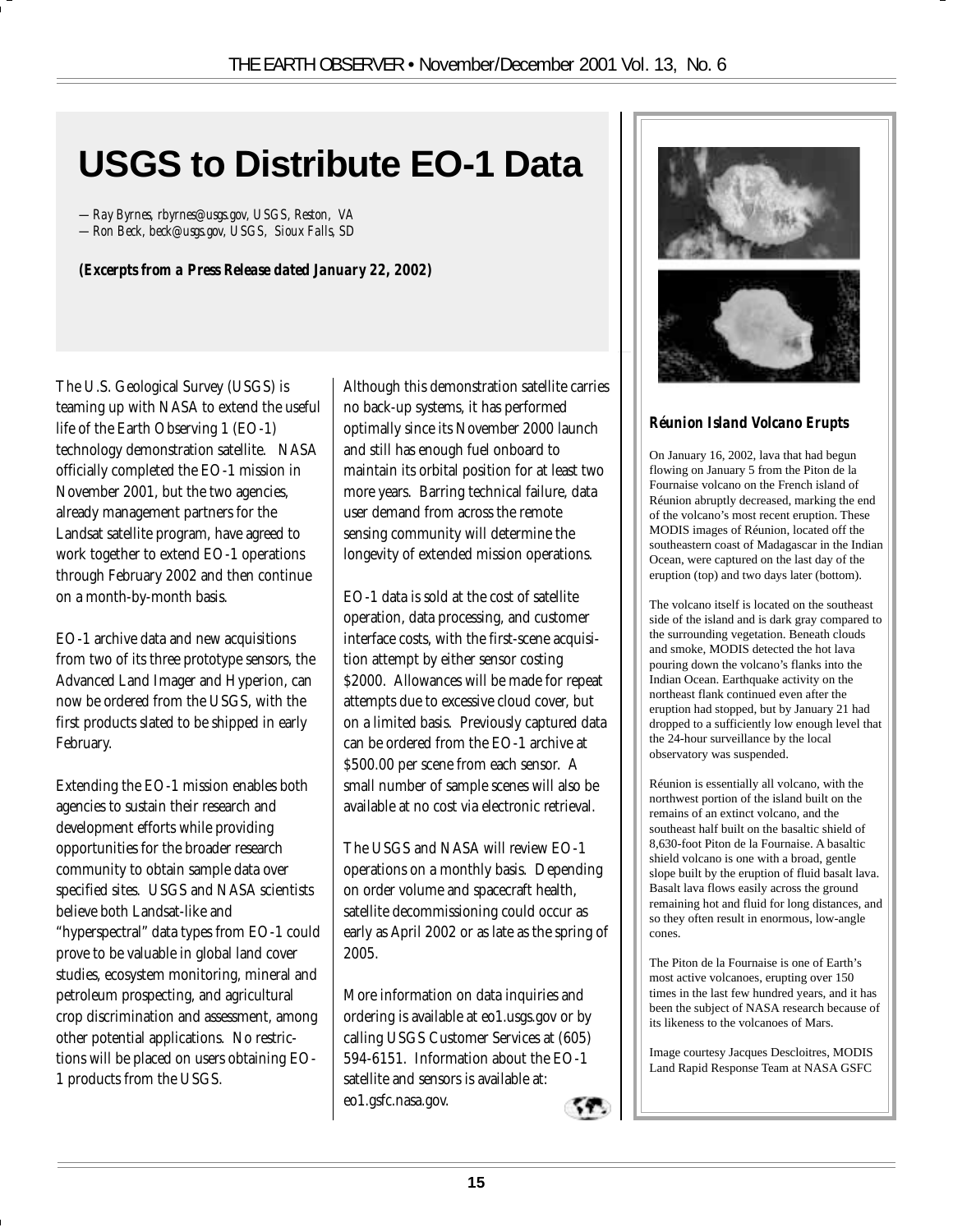# **PO-DAAC User Working Group Meeting, Pasadena, CA**

*— Victor Zlotnicki (vz@pacific.jpl.nasa.gov), Jet Propulsion Laboratory*

The User Working Group of the Physical Oceanography Distributed Active Archive Center (PO-DAAC's UWG) held a meeting November 14-15, 2001, at the Raytheon ITSS facility in Pasadena, California.

Present were UWG members Robert Evans (Chair, U. of Miami), David Glover (Woods Hole Oceanog. Inst.), Sydney Levitus (NOAA/NODC), W. Tim Liu (Jet Propulsion Lab.), C. K. Shum (Ohio State U.), Detlef Stammer (U. California-San Diego), and Victor Zlotnicki (JPL). Absent due to illness was Catherine Gautier (U. California-Santa Barbara). On behalf of PO-DAAC, participants included Donald Collins (Manager), Robert Benada (Deputy Mgr.), Christopher Finch (System Engineer), Jorge Vazquez (science), Johan Berlin (System Administration), Sue Heinz (User Services), Ying Mei Chen (Sustaining Engineering), as well as staff members Kessling, Buning, Armstrong, Reed, Lungu, Sumagaysay and, again, Zlotnicki (science). Susan Olden, ESDIS, joined by telephone. Stephen Wharton, NewDISS, joined by telephone the morning of November 14.

D. Collins made available the PO-DAAC presentation viewgraphs electronically before the meeting. S. Wharton did likewise with his NewDISS presentation.

S. Wharton explained the vision of NewDISS: to allow new missions, science teams, and applications projects to implement their own data systems and services while maintaining an aggregated systemwide interopera-bility. Among the many points he made: 1) NewDISS is not a large data system development effort with centrally controlled requirements, design, implementation, and operation; 2) NewDISS emphasizes the importance of engaging the data user and producer communities in the process; 3) NewDISS teams selected by NASA will develop and operate flight mission and science/applications data systems.

He envisions a future network of ESE data systems and providers that is flexible, effective, and accountable. Questions from the UWG centered on clarification of the 'Petri Dish' graphic depicting the relation of the various elements of NewDISS: What is the difference between applications and science data centers? What would PO-DAAC look like in that graphic? What is the mechanism to fund services that cut across projects?

D. Collins presented the next major topic, labeled "Business Development Issues." NewDISS is a competitive environment, where each DAAC or other data activity

competes to perform data services for new NASA Projects, or other data producers, and is funded to perform these services by the data producer. A brief description of some key future missions was given (GRACE, Salinity, and others). PO-DAAC currently has agreements with TOPEX/ Poseidon, SeaWinds/QuikScat, Jason-1, GRACE, and SeaWinds/ADEOS II. All agreements except GRACE are funded by the ESDIS project. PO-DAAC is currently actively pursuing other such agreements with proposed but not yet approved missions, as well as products generated by the user community. Several issues arise here. For small NASA missions of the ESSP type, each Project Manager will only fund the marginal cost of delivering their data once, mostly to the immediate science team, since flight hardware and other components have priority. For usergenerated products, the user (usually a scientist or small science team) will not pay a Data Center for distribution and user support when placing them on an ftp site might satisfy the short-term goals. For projects, such choices are firmed up early before mission approval; hence the need to be part of the proposal, or close to the proposers. JPL missions provide important synergies: shared personnel, facilities, and local engineering talent. However, they are not guaranteed.

R. Benada presented the next topic, the FY 2001 accomplishments. PO-DAAC delivered actual data to about 5,580 users by ftp (up from 4,200 the year before), and provided media (CD-ROM, tape, etc.) to about 1,040 science users (down from 1,800 the year before). The 1300 userincrease in electronic access more than offsets the 800 user-drop in media access, since PO-DAAC has actively encouraged electronic data retrieval to minimize costs. In addition, PO-DAAC served another 11,700 general public and education users (down from 45,000 the year before) as non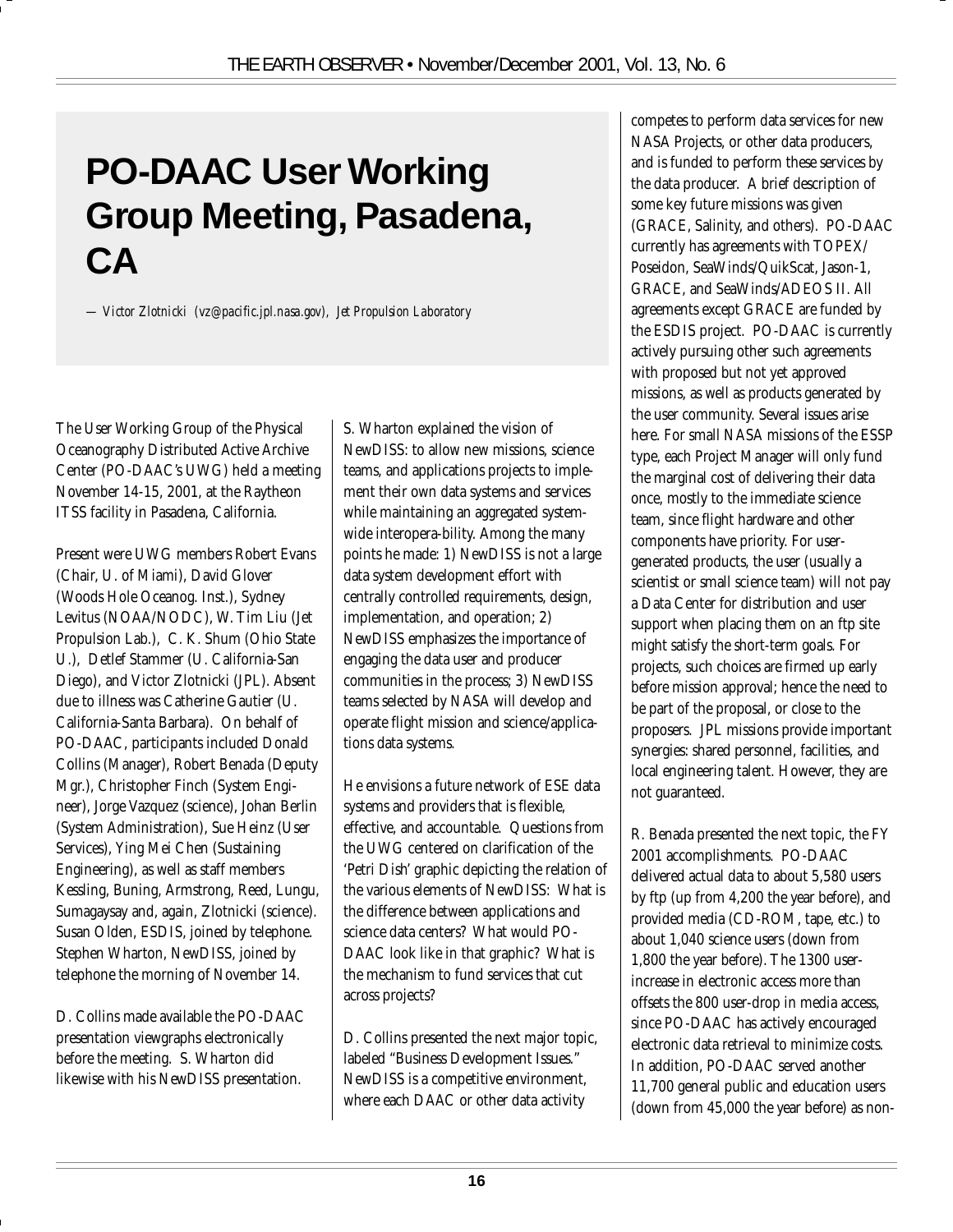serious users were actively rejected this past year. The main 'live' datasets were from TOPEX/Poseidon and QuikScat, plus Sea Surface Temperatures from AVHRR and ATSR, plus a number of data sets from previous satellites. Details of the hardware architecture and personnel structure were also presented. Efforts during the past year were also focused on system security (NASA 2810.1 requirements) and building a reliable real-time system to handle AMSR/ ADEOS II and other data.

D. Collins and R. Benada then presented the FY 2002 Annual Work Plan (which the UWG had previously exchanged by email, and approved before submission to GSFC). Active preparations for Jason-1 (launched Decemer 7, 2001), GRACE, AMSR-E on Aqua, and AMSR on ADEOS II are underway, as is support for derived datasets (e.g., MODIS Sea Surface Temperatures in

coordination with the GSFC DAAC, WOCE CD-ROM, etc.), plus software maintenance or minor development (e.g. GIS support, subsetting, EDGRS to SCRS statistics conversion, etc.).

The lively discussion during and after the formal presentations touched upon several topics, briefly listed in this paragraph. 1) The need for predictable funding (there is no lack of ocean satellite data). 2) The comparison of the cost of running a data center against the cost of science investigations or data synthesis activities. 3) The need to educate NASA and scientists on the difference between the work done by a DAAC against data delivered by a graduate student with an ftp site. 4) The need for data 'version control' and the difficulty of maintaining it when the data move electronically rather than on hard media. 5) The usefulness of bringing TMI data to

PO-DAAC. 6) The need for PO-DAAC to deliver many derived products from altimetry and scatterometry, e.g., mean sea surface height, mean and seasonal wave height, mean and seasonal wind, and higher resolution mapped products. 7) The need to manage hardware renewal in a planned manner.

The meeting adjourned at noon on November 15.





## Popocatepetl Heats Up

From its space-based perspective aboard NASA's Terra satellite, the Advanced Spaceborne Thermal Emission and Reflection Radiometer (ASTER) was watching as Popocatepetl awoke from its slumber late last year. ASTER acquired this composite image of the volcano on September 6, 2000. In this scene, dark gray represents vegetation, bright white represents clouds, and light gray represents bare rocks. The lava dome is clearly visible in the crater.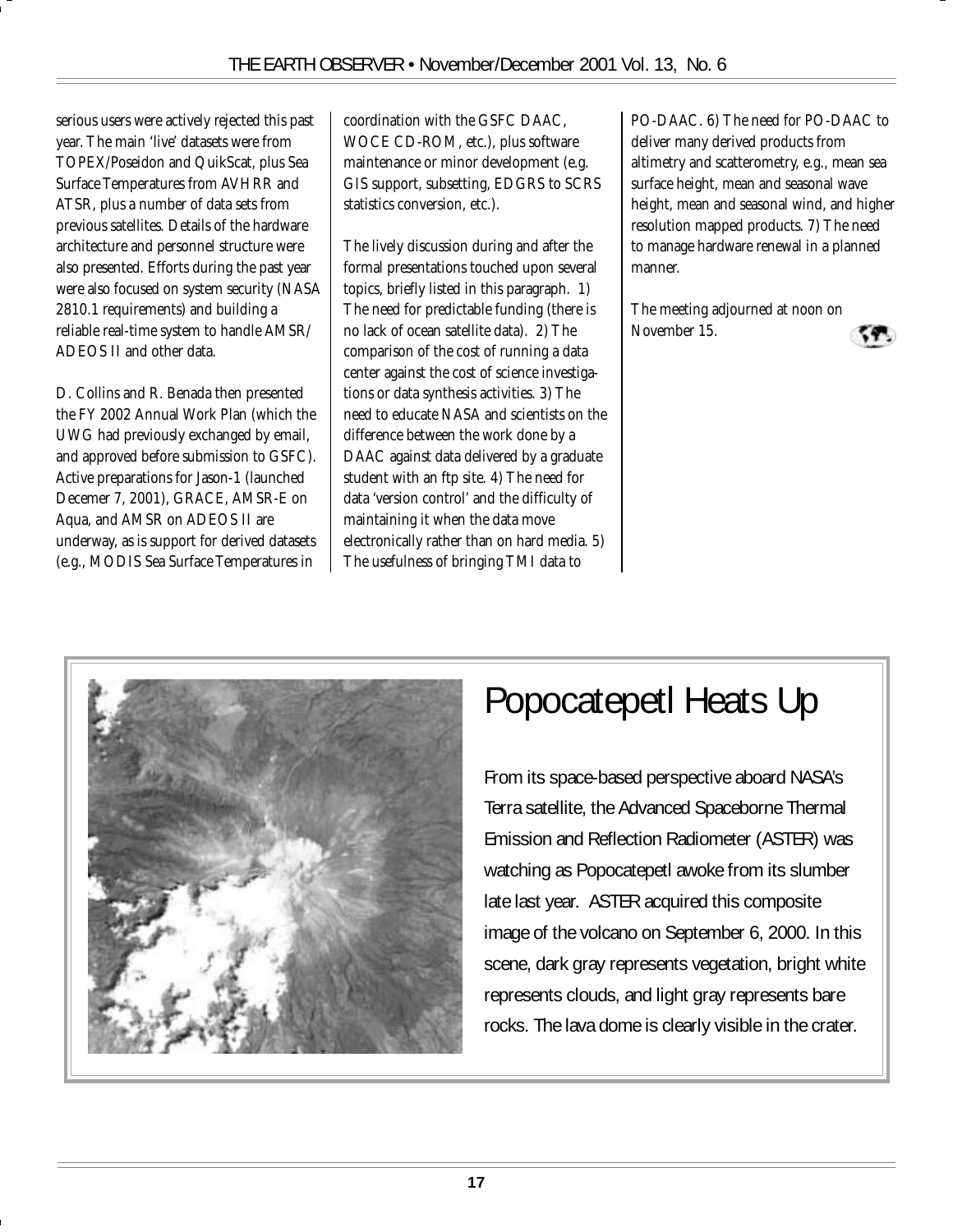# **User Working Group Meeting: Socioeconomic Data and Applications Center, November 2001**

*—Robert S. Chen (bchen@ciesin.columbia.edu) and Deborah Balk (dbalk@ciesin.columbia.edu), Columbia University*



The User Working Group of the Socioeconomic Data and Applications Center (SEDAC) met November 8-9, 2001 at the Morningside Heights campus of Columbia University in New York. The focus of the meeting was to review SEDAC's progress in FY01 and to initiate discussion of SEDAC's longer term strategic priorities for development of new data products and services.

This was the first meeting of the SEDAC UWG since Prof. Michael Goodchild of the University of California, Santa Barbara, became the new chair. The UWG has also gained six new members, and the terms of two members ended in 2001. The current membership list as of January 2002 is given at the end of this article.

#### *Background*

SEDAC is one of eight Distributed Active

Archive Centers (DAACs) in the Earth Observing System Data and Information System. SEDAC's core mission is to synthesize Earth science and socioeconomic data and information in support of research, applied, and policy users and to serve as an "Information Gateway" between the socioeconomic and Earth science communities.

SEDAC supports the Earth Science Enterprise research strategy with regard to human-induced changes in the Earth System and consequences of change for human civilization. SEDAC also serves many applied and policy users from around the world and participates in a range of international programs and networks including the World Data Center system of the International Council of Scientific Unions (ICSU), the Intergovernmental Panel on Climate Change (IPCC), and the

International Human Dimensions of Global Environmental Change Programme (IHDP).

The SEDAC UWG typically meets twice per year. Its membership is drawn from a wide range of scientific disciplines including the Earth sciences, social sciences, and computer science, and includes representatives from applied user communities such as the press and state-level organizations. The UWG's primary role is to advise SEDAC and NASA on user community needs, on SEDAC's progress in meeting those needs, and on priorities for addressing emerging issues and challenges.

#### *Review of FY01 Progress*

The November meeting reviewed SEDAC's recent progress in developing and releasing new data products and services. This included release of the Gridded Population of the World (GPW), Version 2 dataset in final form along with derived tabular and ancillary data and a detailed working paper; dissemination of the Oak Ridge National Laboratory LandScan 2000 dataset and the 2001 Environmental Sustainability Index database and report; and publication of two online, peer-reviewed articles concerning global population projections. During this period, SEDAC also released an interactive Web site on "Potential Impacts of Climate Change on World Food Supply: Datasets from a Major Crop Modeling Study" and a Web site in support of the Population Environment Research Network (see box on Page 20).

Four main activities received special attention. In response to a prior UWG recommendation, SEDAC had provided extensive support to the 2001 Open Meeting of the Human Dimensions of Global Environmental Change Research Community, held October 6-8, 2001, in Rio de Janeiro, Brazil. One of SEDAC's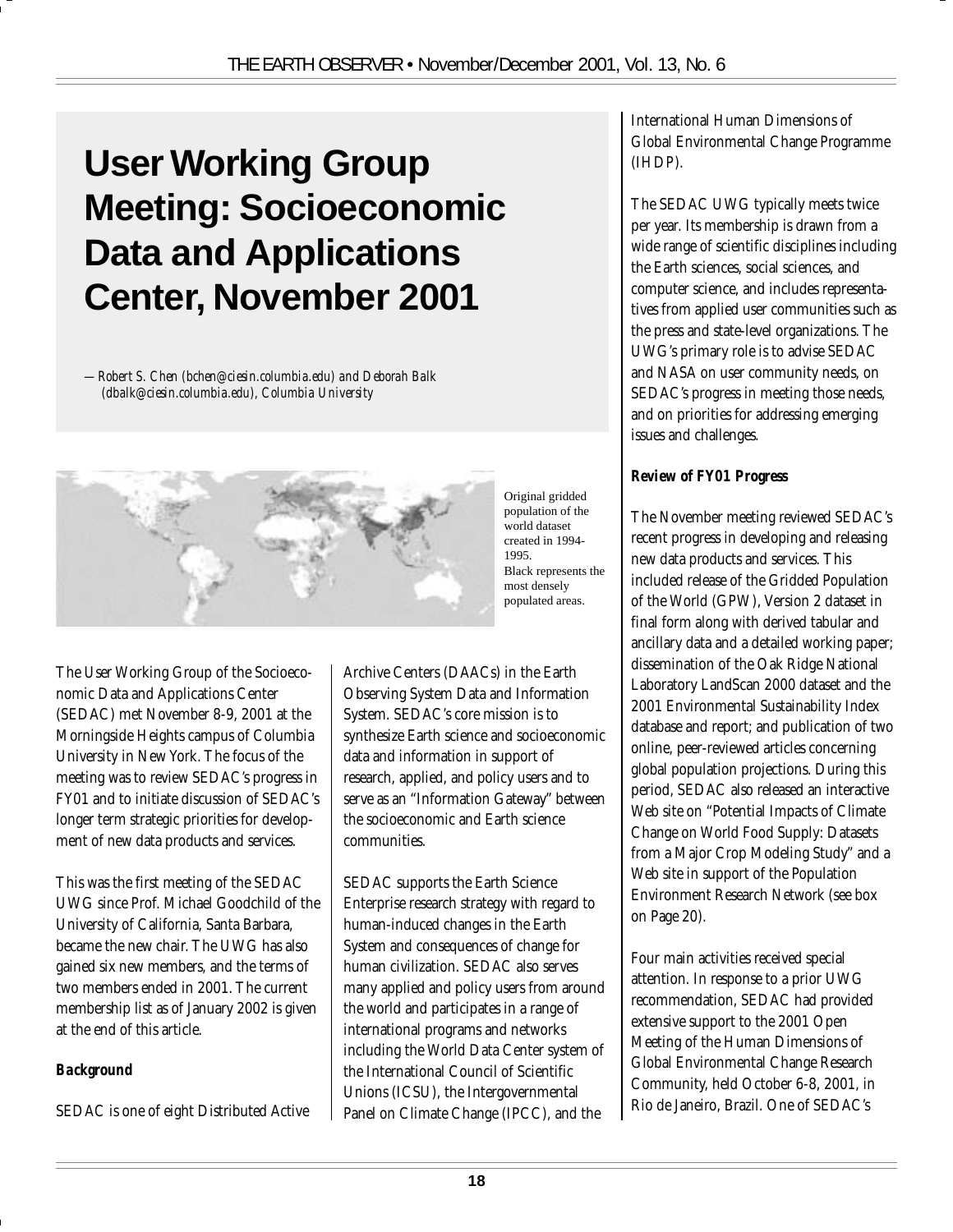Project Scientists, Marc Levy, served as cochair of the International Scientific Planning Committee. SEDAC is the host of the meeting Web site and coordinated abstract submission and selection, registration, and subsequent online dissemination of papers and presentations. Six papers by the SEDAC staff on a variety of topics made it through the review process and were presented in Rio. In addition, two SEDAC staff members led a two-day metadata training session after the Open Meeting that included 12 participants from developing countries (funded under a cooperative agreement with the U.S.

Federal Geographic Data Committee). Approximately 275 researchers from 50 different countries and a range of disciplines attended the Open Meeting, and by all accounts found the meeting valuable and stimulating. Planning for the 2003 Open Meeting has begun.

A second set of activities revolve around new data products based in part on SEDAC's global gridded population data. In response to strong interest from the IPCC Task Group on Climate Impact Assessment (TGCIA), SEDAC is developing a set of projected spatial distributions of population and income consistent with the scenarios developed for the IPCC Special Report on Emission Scenarios (SRES). SEDAC Project Scientist Stuart Gaffin, who was one of the SRES lead authors, is working closely with the TGCIA and with the SRES modeling groups to ensure that the projected population and income scenarios meet the needs of the international impact assessment community. SEDAC is also working with the International Food Policy Research Institute (IFPRI) and the World Bank to develop a detailed global database on urban and rural population distribution, expected to be of

#### *New SEDAC Data Products and Services*

#### *Online Data*

- Gridded Population of the World, Version 2, including new ancillary and tabular data, sedac.ciesin.columbia.edu/plue/gpw
- LandScan 2000, sedac.ciesin.columbia.edu/plue/gpw/landscan
- Potential Impacts of Climate Change on World Food Supply Data Sets from a Major Crop Modeling Study, sedac.ciesin. columbia.edu/giss\_crop\_study/index.html
- Environmental Sustainability Index, www.ciesin.columbia.edu/indicators/ESI/
- Ramsar Wetlands Data Gateway prototype, sedac.ciesin.columbia.edu/ramsardg/

#### *Online Guides*

- "A Guide to Global Population Projections," Demographic Research, Vol. 4, Article 8, www.demographic-research.org/.
- "World Population Futures," Population Bulletin, Vol. 56, No. 3, www.prb.org/Content/NavigationMenu/PRB/AboutPRB/ Population\_Bulletin2/World\_Population\_Futures.htm
- "Transforming Population Data for Interdisciplinary Usages: From Census to Grid" (working paper), sedac.ciesin.columbia. edu/plue/gpw/GPWdocumentation.pdf
- CIESIN Metadata Resources Guide (beta version), beta.www.ciesin.columbia.edu/metadata.html

#### *Other SEDAC-Supported Information Resources*

- Population Environment Research Network, www.populationenvironmentresearch.org/
- United Nations Geographic Information Working Group, Second Administrative Level Boundaries Project site, sedac.ciesin. columbia.edu/UN/UNGIWG/
- Papers presented at the 2001 Open Meeting of the Human Dimensions of Global Environmental Change Research Community, sedac.ciesin.columbia.edu/openmeeting/downloads.html
- Papers presented at the Workshop on Photooxidants, Particles, and Haze across the Arctic and North Atlantic: Transport Observations and Models, www.ciesin.columbia.edu/pph/papers.html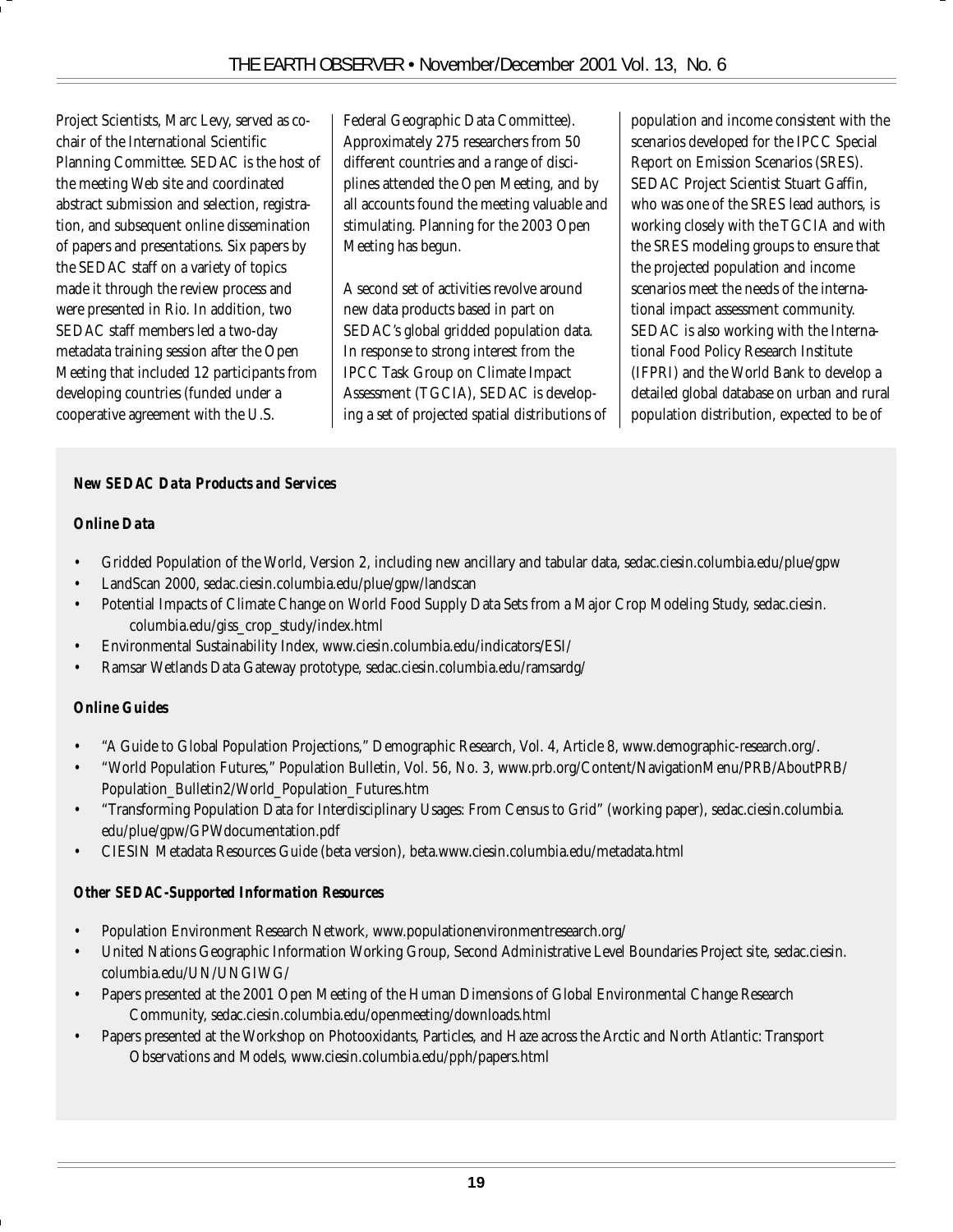broad interest to both natural and social scientists.

The third effort reviewed at the meeting was the ongoing development and updating of online information resources, generally known as "guides." In support of its Information Gateway mission, SEDAC maintains several different types of guides, including "thematic" guides on a number of human dimensions research topics as well as an extensive guide to human dimensions metadata. SEDAC is currently conducting a major overhaul and update of a number of these guides. In addition, SEDAC has recently published two guides on population projections in the peer-reviewed literature *(Demographic Research and the Population Bulletin*) which are available online at www.ciesin.columbia.edu/TG/PP/ pp-home.html.

Finally, the UWG reviewed progress in developing the Ramsar Wetlands Data Gateway, an online tool developed in support of the Ramsar Convention on Wetlands. The current prototype provides access to an integrated, spatial database on the more than 1,000 wetlands around the world designated as Ramsar sites, including detailed environmental, ecological, and socioeconomic data reported through the treaty secretariat, spatial data on population density and land cover, and location and boundary data. The prototype also directly links with the USGS Landsat 7 Data Viewer to provide comparable imagery for Ramsar sites.

#### *Comments and Recommendations*

The UWG, in its recommendation letter, endorsed strong SEDAC involvement in planning for the 2003 Open Meeting,

emphasizing that it is an "excellent opportunity for SEDAC to advance its basic mission, particularly at the international level." The UWG noted the "exciting developments with respect to gridded world population distributions...and the high level of interest in the user community" and highlighted the key role that such data products play in adding value to remotely sensed data. They were pleased by the data integration and dissemination approach embodied in the Ramsar Wetlands Data Gateway prototype and suggested that they "would like to see this approach generalized across the entire set of SEDAC holdings, in a homogeneous interface that demonstrates a high level of interoperability between individual data sets."

With regard to online guides, the UWG recommended that new guides focus on remote sensing and, in particular, the

#### *UWG Membership as of January 2002*

Michael F. Goodchild, Department of Geography, University of California, Santa Barbara, Chair

Robert W. Corell, American Meteorological Society; Susan L. Cutter, Department of Geography, University of South Carolina; David Easterling, National Climatic Data Center; William E. Easterling, Department of Geography, Pennsylvania State University; Myron P. Gutmann, Inter-University Consortium for Political and Social Research, University of Michigan; Robert Harriss, Enviromental and Societal Impacts Group, National Center for Atmospheric Research; Chris J. Johannsen, Laboratory for Applications of Remote Sensing, Purdue University; Dan Keating, The Washington Post; Susan Carson Lambert, Office of Geographic Information, State of Kentucky; Melanie Loots, University of Illinois at Urbana-Champaign; Neil Leary, International START Secretariat; Joel Morrison, Center for Mapping, Ohio State University; Dennis S. Ojima, Natural Resource Ecology Laboratory, Colorado State University; Daniel Reifsnyder, U.S. Department of State; Ronald R. Rindfuss, Department of Sociology, the University of North Carolina; Cynthia E. Rosenzweig, Goddard Institute for Space Studies, NASA (ex officio); June Thormodsgard, EROS Data Center, US Geological Survey (ex officio)

#### *SEDAC Points of Contact*

Robert Chen, SEDAC Manager, bchen@ciesin.columbia.edu, (845) 365-8952 Chris Lenhardt, Deputy SEDAC Manager, clenhardt@ciesin.columbia.edu, (845) 365-8966 Robert Bourdeau, SEDAC Systems Engineer, bourdeau@ciesin.columbia.edu, (845) 365-8961 Deborah Balk, lead SEDAC Project Scientist, dbalk@ciesin.columbia.edu, (845) 365-8965 Marc Levy, SEDAC Project Scientist, mlevy@ciesin.columbia.edu, (845) 365-8964 Stuart Gaffin, SEDAC Project Scientist, sgaffin@ciesin.columbia.edu, (845) 365-8986 Chris Small, SEDAC Project Scientist, small@ldeo.columbia.edu, (845) 365-8354 SEDAC User Services, ciesin.info@ciesin.columbia.edu, (845) 365-8920, fax (845) 365-8922.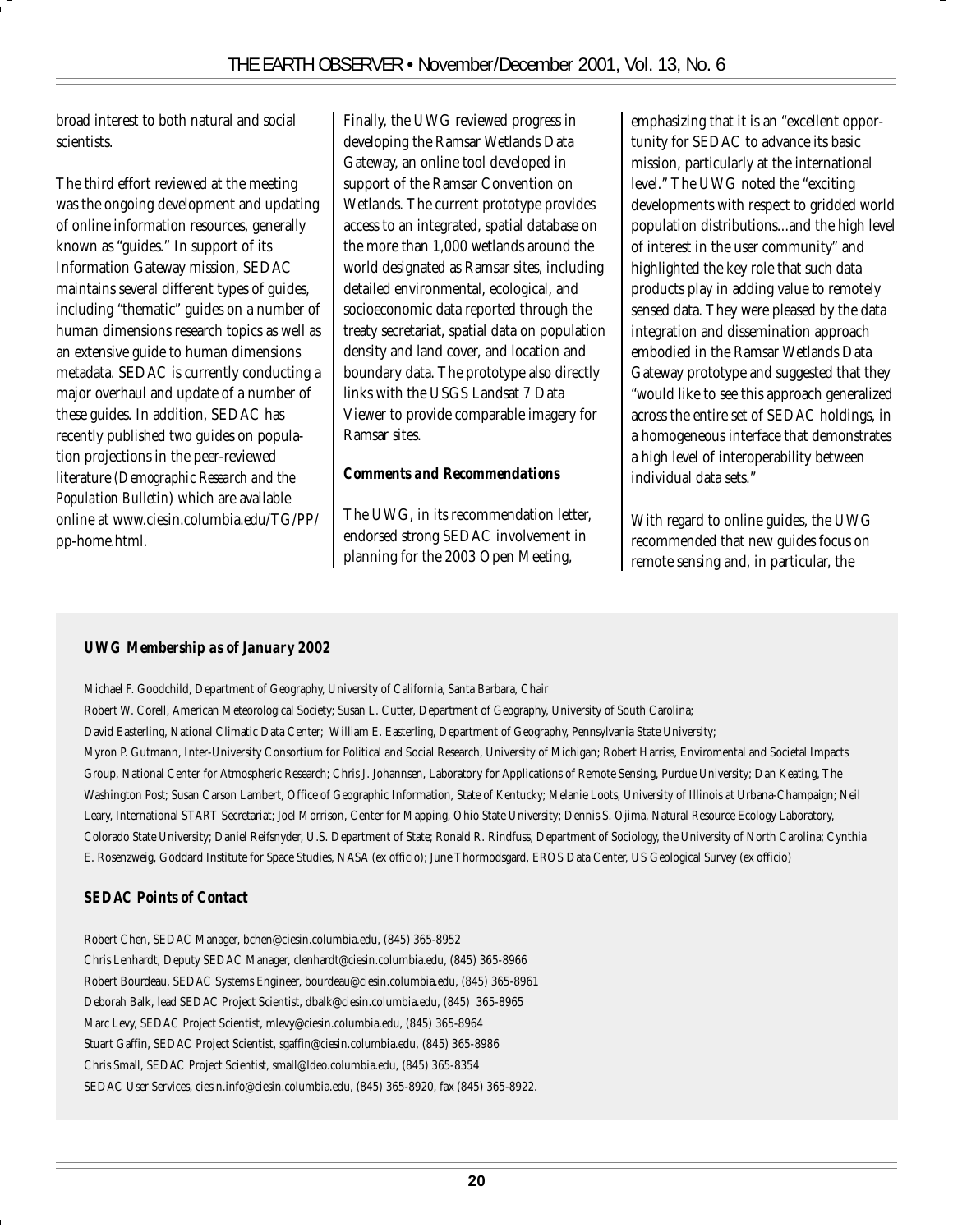application of remote sensing to understanding human aspects of the Earth system, the integration of socioeconomic and environmental data, and the use of SEDAC's data resources and services. They also recommended regular review of current and future guides to ensure that they do not become outdated.

#### *Strategic Planning*

During the past several UWG meetings, it has addressed various aspects of SEDAC's overall mission from a strategic viewpoint, including outreach, the Information Gateway mission, and targeting of state and local users. At the November meeting, the UWG heard presentations on sustainability science and hazard vulnerability assessment as possible new directions for SEDAC data and information resource development.

The UWG recommended a rapid acceleration of strategic planning efforts, focusing on SEDAC's overall priorities and core

competencies. The UWG noted that there is growing interest in the socioeconomic dimensions of the Earth system, increased recognition of the value of remotely sensed data in understanding human-environment interactions, and rapid improvements in Internet-based technologies for finding, accessing, and utilizing data. The UWG also recognized the potential impacts the September 11 terrorist attack may have on the directions of U.S. science and funding priorities.

Specifically, the UWG noted the great potential for innovative solutions that emphasize integration across diverse data sources, scales, and ways of organizing data and provide value-added services based on data, in addition to traditional data dissemination. The UWG endorsed SEDAC's efforts to work with the Open GIS Consortium and explore data access through new initiatives such as ESRI's Geography Network. The group recommended exploration of partnerships with

other groups involved with remote sensing applications, such as the National Consortia for Remote Sensing in Transportation. In particular, the UWG noted that it was important that SEDAC continue to lead in the exploitation of the latest technological developments and, in this context, continually reexamine its basic approach to data dissemination.

As a next step, the UWG recommended that a subcommittee of the UWG meet with SEDAC's core management team in early 2002 to develop a strategic framework for SEDAC's development, focusing on core competencies and strategies. This would be presented at the next full UWG meeting, to be held in the Washington DC area to facilitate increased involvement of NASA staff in these strategic discussions.



Jack Estes, University of California, Santa Barbara, passed away on March 9, 2001. Jack had served as a member of the SEDAC UWG from 1993 to 2001 and as chair from 1995 to 1999. He was instrumental in SEDAC's establishment, evolution, and success, and provided wise guidance to SEDAC on a wide range of issues.

Jack was, of course, a leading figure in the national and international remote sensing community. He led the International Steering Committee for Global Mapping and had recently worked with NASA to install an optical quality window on the International Space Station to support remote sensing observations. Jack taught at UCSB for more than 30 years and served as Director of the Remote Sensing Unit. He was a member of the Board of Trustees of CIESIN prior to its move to Columbia University.

At the November meeting, UWG members and SEDAC staff commemorated Jack's accomplishments and shared anecdotes on their interactions with him over the years. All of Jack's colleagues on the UWG, and all of us at SEDAC, wish to express our deep condolences to Jack's family, colleagues, and friends around the world.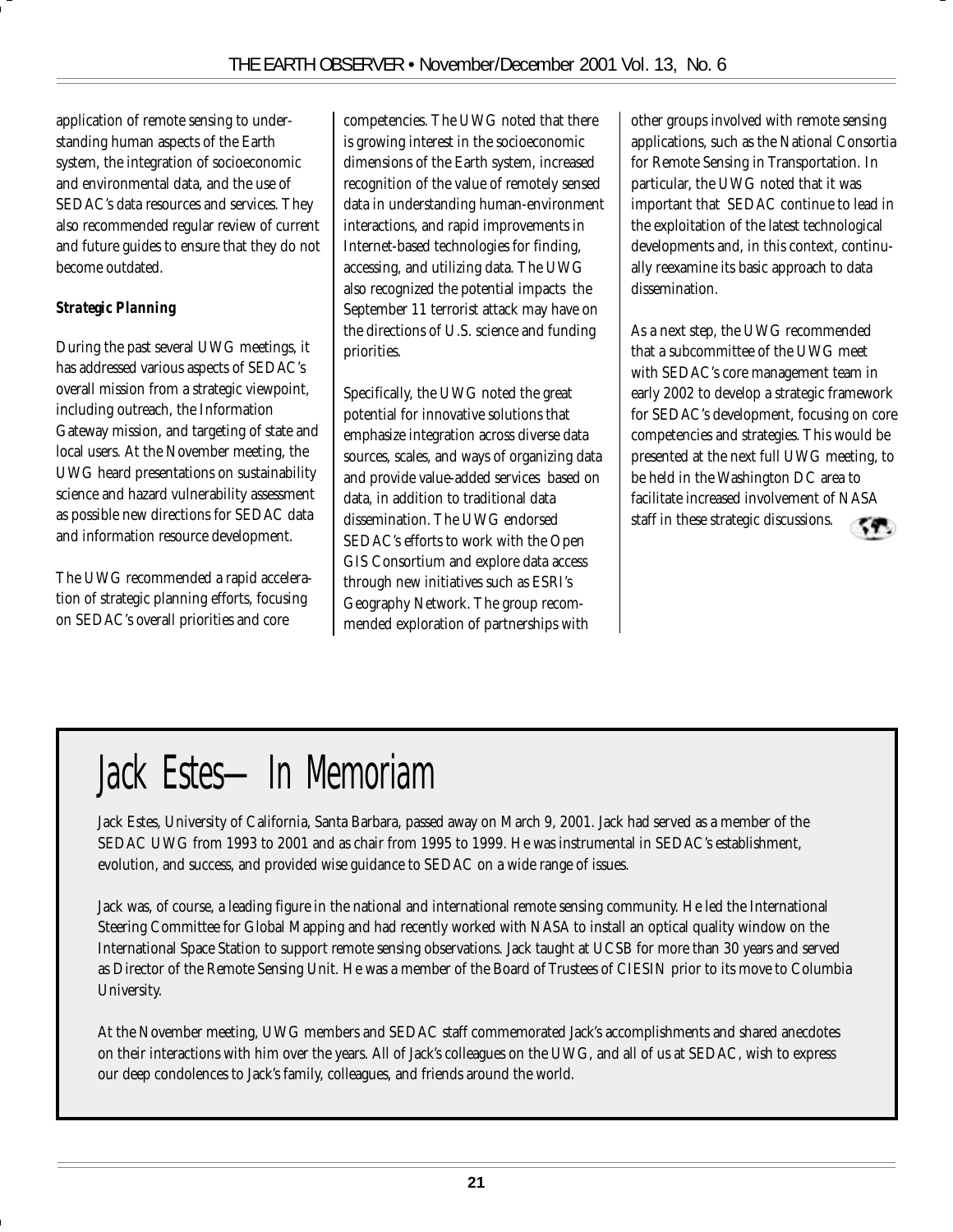## **Put Your Research In The News . . . . . . .**

## **Show the world your interesting Earth science research**

Tell NASA's Earth Science News Team about your soon-to-be published papers. Over the past year, the News Team has achieved worldwide news coverage of NASA-funded Earth Science stories—including appearances in USA Today, NY Times, The Weather Channel, CNN, UPI, AP, BBC News. Become a part of the action.

Contact: Rob Gutro, Team Leader: NASA's Earth Science News Team NASA/Goddard Space Flight Center Code 912.1 - SSAI Greenbelt, MD 20771 EMAIL: rgutro.pop900.gsfc.nasa.gov Tel. (301) 286-4044



#### **Stephanie Stockman**,

Code 921/SSAI, NASA Goddard Space Flight Center, was chosen to carry the Olympic Torch as it passed through Washington, DC. Stephanie, who suffers from MS, ran the Marine Core Marathon last year. She was nominated by her mother and aunt and selected for her sheer determination and "can-do" spirit.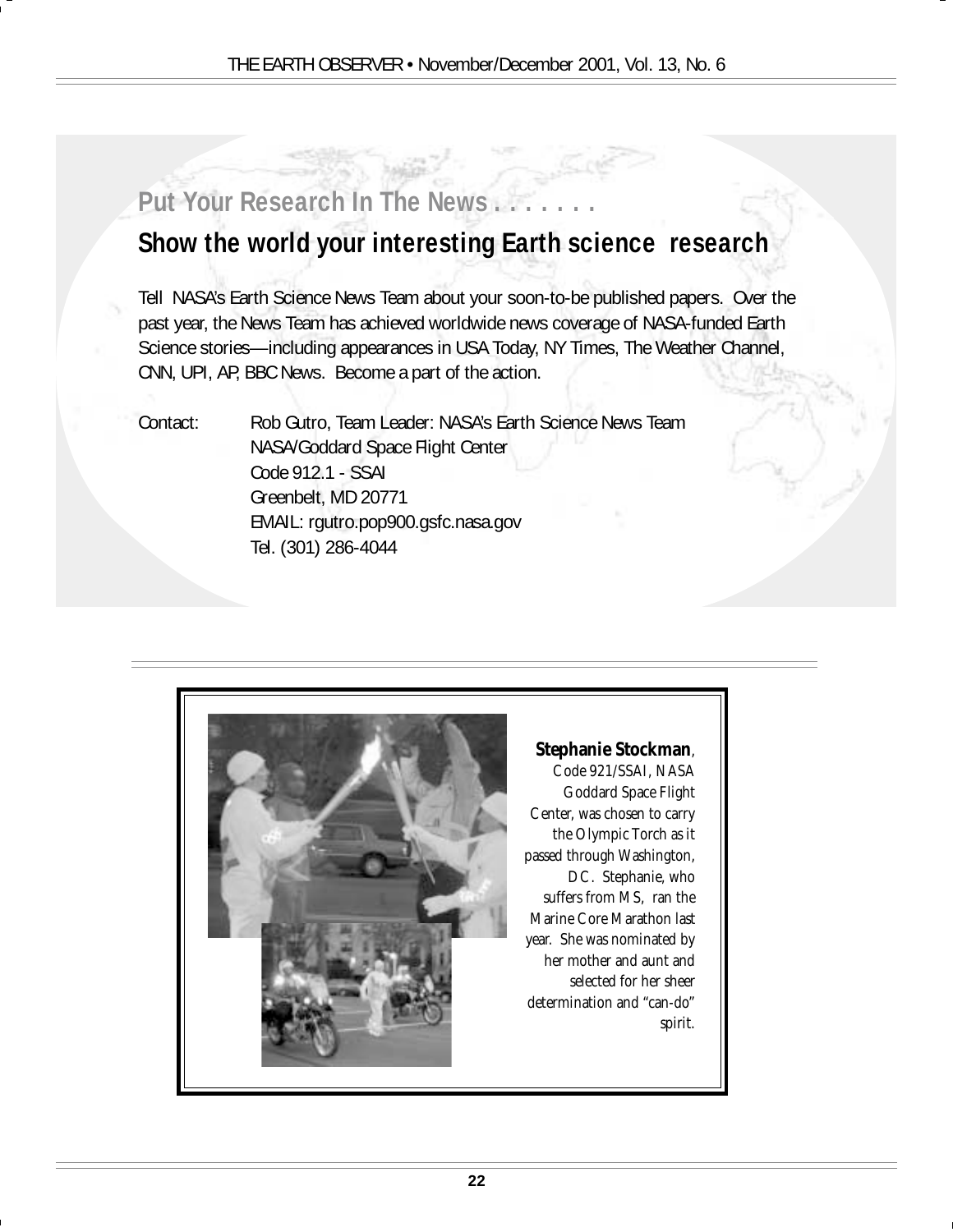## **New Generation of CERES Radiation Budget Data Available**

*—Bruce Wielicki (b.a. wielicki@larc.nasa.gov), NASA Langley Research Center*

The CERES Science and Data Teams, and the Langley Atmospheric Sciences Data Center would like to announce the availability of the first of a new generation of radiation budget data products from CERES: CER\_SSF\_TRMM-PFM-VIRS\_Edition2A.

This CERES data product (SSF for Single Satellite Flux) goes well beyond the capability of the current CERES ERBE-Like ES-8 TOA flux data product that you may now be using. It represents a fundamentally new capability in accuracy, as well as integration of aerosol, cloud properties, TOA and Surface radiative fluxes for each CERES field of view.

The data product has been validated, is ready for scientific use and publication, and the Data Quality Summary documenting parameter accuracies is available when ordering the TRMM CERES SSF Edition 2 data product, or may be viewed using the CERES Home Page (asd-www.larc.nasa. gov/ceres/new\_ASDceres.html).

The product can be ordered through the EOS Data Gateway, or the Langley Atmospheric Sciences Data Center at eosweb.larc.nasa.gov/HBDOCS/ langley\_web\_tool.html.

#### *Examples of advances in the new CERES SSF data product:*

- 1) TOA Fluxes that are factors of 3 to 4 more accurate than ERBE S-8 or ERBE-Like ES-8 TOA fluxes. A new generation of measured Earth anisotropy provides this capability. For example, the new anisotropy models account for observed anisotropy variations due to land surface type, ocean wind speed and aerosol loading, cloud fraction, cloud optical depth, cloud emissivity, cloud height, column water vapor, and temperature lapse rate.
- 2) Cloud Properties (fractional coverage, temperature, height, water phase, particle size, optical depth frequency distribution, infrared emissivity, and cloud layering) all determined using the TRMM VIRS 2 km imager data and then mapped into the spatial response function of each CERES broadband 10 km field-of-view (FOV). The cloud property/CERES FOV spatial matching is estimated to be accurate to within 1% of CERES broadband radiance. The cloud properties are considered to be state of the art, and include such advances as use of ECMWF skin temperature and

temperature/humidity profiles to account for changing weather conditions when applying cloud mask algorithms. Nighttime clouds include detection of thin cirrus and estimation of cloud emissivity for non-black cirrus clouds.

- 3) Aerosol Properties over water backgrounds (aerosol optical depth and Ångström exponent).
- 4) Because of the new angular (anisotropy) models and much more accurate cloud identification than possible with the ERBE-Like data products, clear-sky fluxes are much more accurate than for the ERBE experiment or for CERES ERBE-Like fluxes. This is important to studies of aerosol radiative forcing, water vapor greenhouse effects, etc.
- 5) A major limitation of the ERBE data products is their applicability only to gridded monthly mean clear-sky or allsky fluxes. If ERBE fluxes are analyzed for only optically thin or thick clouds, they will give substantial flux biases because the anisotropy corrections are only designed to handle simple clear, partly cloudy, mostly cloudy, and overcast conditions. CERES fluxes are capable of accurate fluxes as a function of cloud optical depth and cloud type. Note that even for CERES, however, users should be sure to average fluxes over all viewing zenith angles to obtain the best accuracy. Errors will be higher if only one viewing zenith angle such as nadir is used.
- 6) New surface level shortwave (SW) and longwave (LW) upward and downward flux estimates. These fluxes are derived using algorithms and parameterizations that attempt to tie the surface fluxes as closely as possible to the CERES TOA fluxes. Relatively close relationships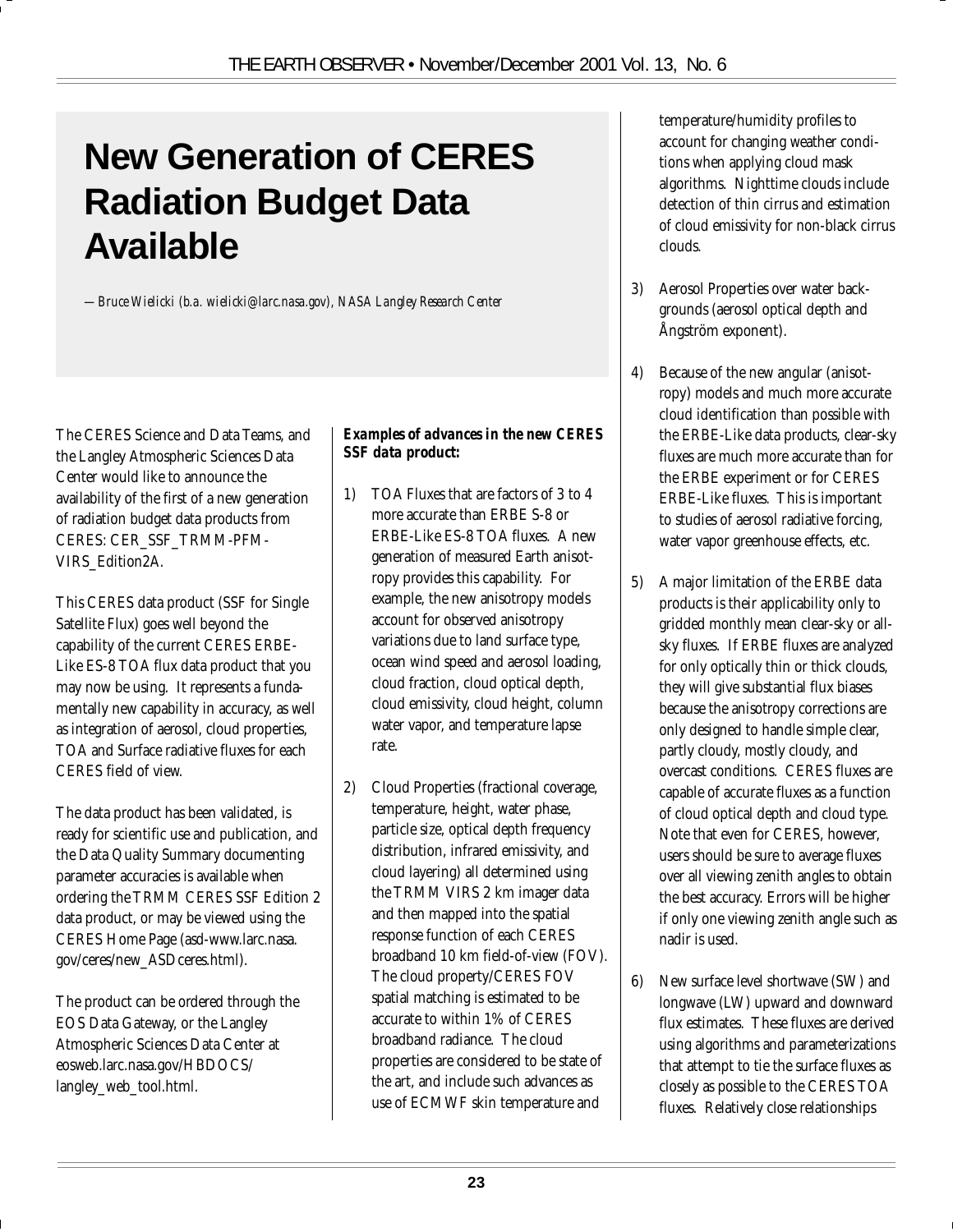exist for clear and all-sky SW fluxes and for clear-sky LW fluxes. For all-sky surface LW fluxes, the CERES cloud properties, and ECWMF near surface temperature and water vapor are used to estimate downward LW fluxes. These algorithms are analogous to the GEWEX Surface Radiation Budget algorithms. A more rigorous Fu-Liou radiative transfer estimate of surface and in-atmosphere radiative fluxes constrained against observed TOA fluxes will be available in validated form for TRMM data in February 2002 in the CERES CRS product (see 8a).

- 7) Note that because of a voltage converter failure on the CERES instrument on TRMM, the data products are only available for January 1998 through August 1998, and for March 2000. But the 1998 period captures the peak of the 1998 El Niño event through its disappearance in summer of 1998. The CERES instrument was then turned off until the CERES Terra instruments began taking data in March 2000, to assure an overlapping climate record. Agreement of the CERES and TRMM instrument calibrations in March and early April 2000 were within 0.5% for all channels.
- 8) It is expected that this new data product will enable fundamentally new approaches to testing cloud and climate models, as well as examining the role of cloud feedback in the climate system. Examples are the ability to accurately examine radiative fluxes for cloud systems and cloud types, not just for monthly mean grid box values. The TRMM data also include estimates of precipitation and latent heat fluxes, allowing an examination of both the latent and radiative

diabatic heating terms that dominate the tropical energy balance. New advances are also expected for studies of atmospheric solar absorption in clear and cloudy atmospheres when combined with surface radiative flux sites such as ARM and BSRN.

There are three additional major steps in this new generation of radiation data products that are expected to be completed for TRMM in 2002. All of the products below maintain the integration of cloud, aerosol, and radiative fluxes.

- a) CRS: instantaneous field-of-view data product that adds within-atmosphere radiative fluxes. This product also adds a more rigorous constraint through radiative modeling of surface fluxes, atmosphere fluxes, observed cloud and aerosol; all constrained to be consistent with CERES observed TOA fluxes at the same time and location. This data product will be available in beta version in early December 2001, and in the validated version in February 2002.
- b) SFCAVG: 1º gridded daily average and monthly average TOA and Surface fluxes, cloud and aerosol properties. Uses CERES SSF TOA and surface fluxes to provide time averaged data. Expect factor of 3 improvement over ERBE-Like diurnal sampling errors through inclusion of a radiation diurnal cycle estimate using 3-hourly geostationary data. Expect beta version in early December 2001 and validated version in March 2002.
- c) AVG: 1º gridded daily average and monthly average data. Unlike SFCAVG, this product includes within-atmosphere fluxes and uses the CERES CRS data as input. Like SFCAVG this product uses 3-hourly

geostationary data to improve corrections for diurnal cycle of radiation. Expect TRMM beta version in May 2002 and validated version in August 2002.

We hope you find this new data product useful in your research. The products discussed above are also being developed to handle the Terra and Aqua missions with comparable or improved accuracies. Terra and Aqua will also extend these data products to global observations, and extend the continuously overlapped radiation data record that goes back to Nimbus 7 in 1978. Because it requires two years of angular sampling to provide optimal angular dependence models tailored to each satellite orbit, the Terra versions of these new data products will begin validated delivery in late 2002 with the SSF. Meanwhile, validated Terra ERBE-Like ES-8 TOA flux data products are already available for all Terra months.

We will provide similar announcements as the additional validated data products become available.

**24**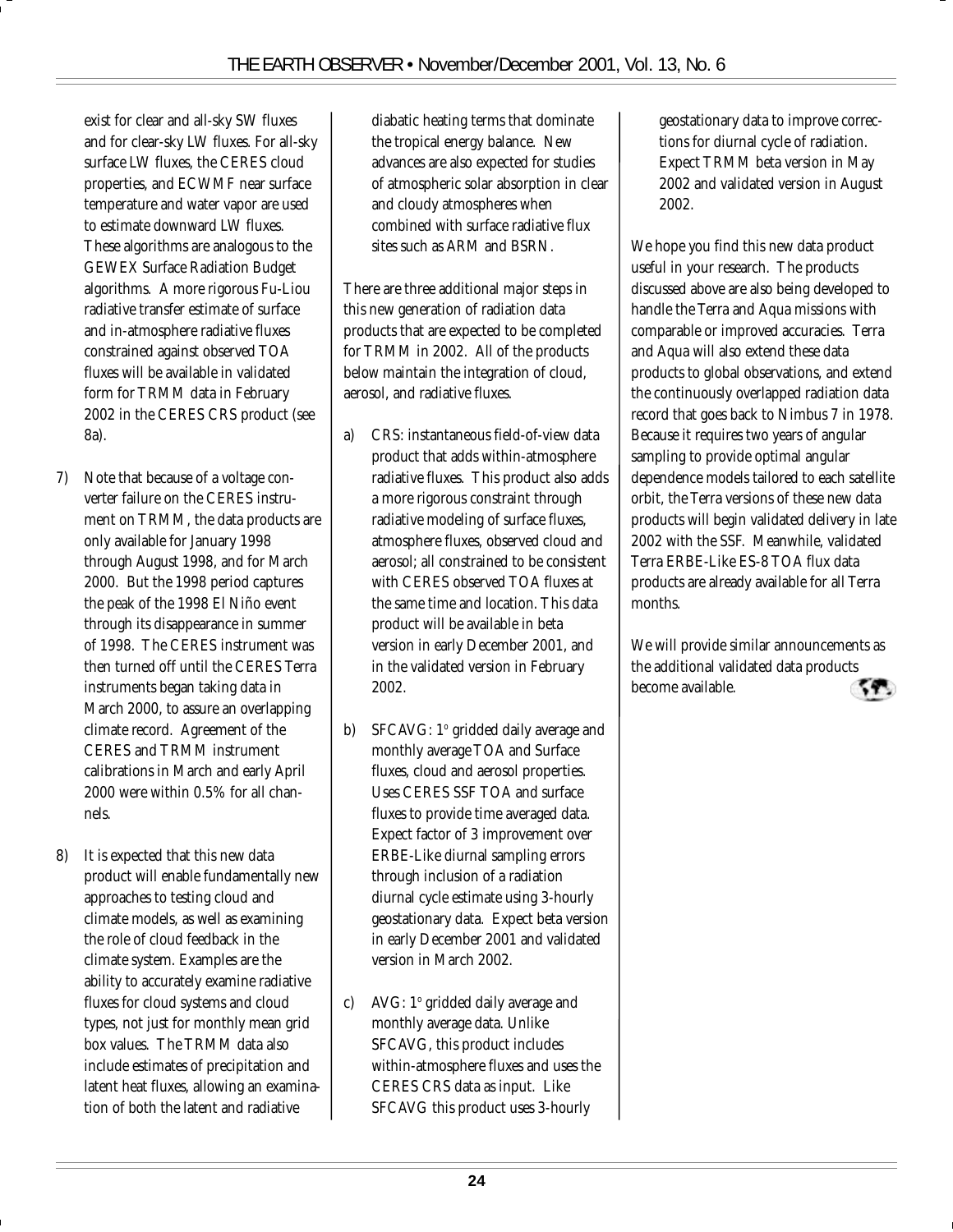

*The Hotspot:* The American Geophysical Union Conference in San Francisco brought forth many interesting NASA and EOS-funded topics. Some of the stories that obtained good press coverage are highlighted here.

#### *"Cotton Doesn't Shrink From Climate Change" (December 15), The Daily Camera, Boulder, CO*

EOS-funded researchers **Linda Mearns** and **Ruth Doherty** found that cotton yields are likely to increase in the Southeastern United States if carbon dioxide levels continue to rise as projected this century, and if farmers can adapt their agricultural practices to the resulting climate change.

#### *"Methane Explosion Warmed the Prehistoric Earth, Possible Again" (December 10), National Geographic Magazine on-line, Scientific American on-line, United Press International*

Research by **Gavin Schmidt** of NASA/GISS on a tremendous release of methane gas frozen beneath the sea floor 55 million years ago, was highlighted from his American Geophysical Union presentation. He confirmed that the methane heated the Earth by up to  $13^{\rm oF}$  (7°C) 55 million years ago.

*"Satellite Data Help Researchers Track Carbon in Northern Hemisphere Forests"*

#### *(December 11), Associated Press, Canadian Broadcasting Service*

NASA-funded Earth Science researchers including **Compton Tucker** (NASA/ GSFC) and **Ranga Myneni** (Boston University), using high-resolution maps of carbon storage derived from NASAdeveloped satellite data sets, suggest that forests in the United States, Europe and Russia have been storing nearly 700 million metric tons of carbon a year during the 1980s and 1990s.

#### *"Red Alert! 'Recycled' Ozone Adds to Health Hazards in Zambia" (December 10), ScienceDaily.com*

**Anne Thompson** and **Jacqueline Witte** (both NASA/GSFC) analyzed harmful lowlevel ozone or "smog" over the African country of Zambia and measured high amounts of pollution throughout the burning season in the year 2000. They discovered that the pollution is "recycled" from other southern African countries.

#### *"The Sun's Chilly Impact on Earth" (December 6), Scripps Howard News Service, Tech TV broadcast, Seattle Post Intelligencer*

**Drew Shindell** of NASA/GISS used a computer climate model to reinforce the long-standing theory that low solar activity could have changed the atmospheric

circulation in the Northern Hemisphere from the 1400s to the 1700s and triggered a "Little Ice Age" in several regions including North America and Europe.

#### *"Melting Glaciers Shut Down Gulf Stream in Past" (November 25), United Press International, USA Today*

Research by **David Rind** (NASA/GISS) made the news in November. He found that a large input of freshwater into the Atlantic may have shut down the Gulf Stream about 11.5 to 13 thousand years ago, causing Western Europe to cool down.

#### *"Satellite Data Confirms Warming of Earth's Climate" (November 20), ENN.com, Knight-Ridder News Wire, Weather.com*

**Jim Hansen** (NASA/GISS) and **Marc Imhoff** (NASA/GSFC) used data from satellites and weather stations to find that the air temperature near the Earth's surface has warmed on average by 1°F (0.6°C) globally over the last century.

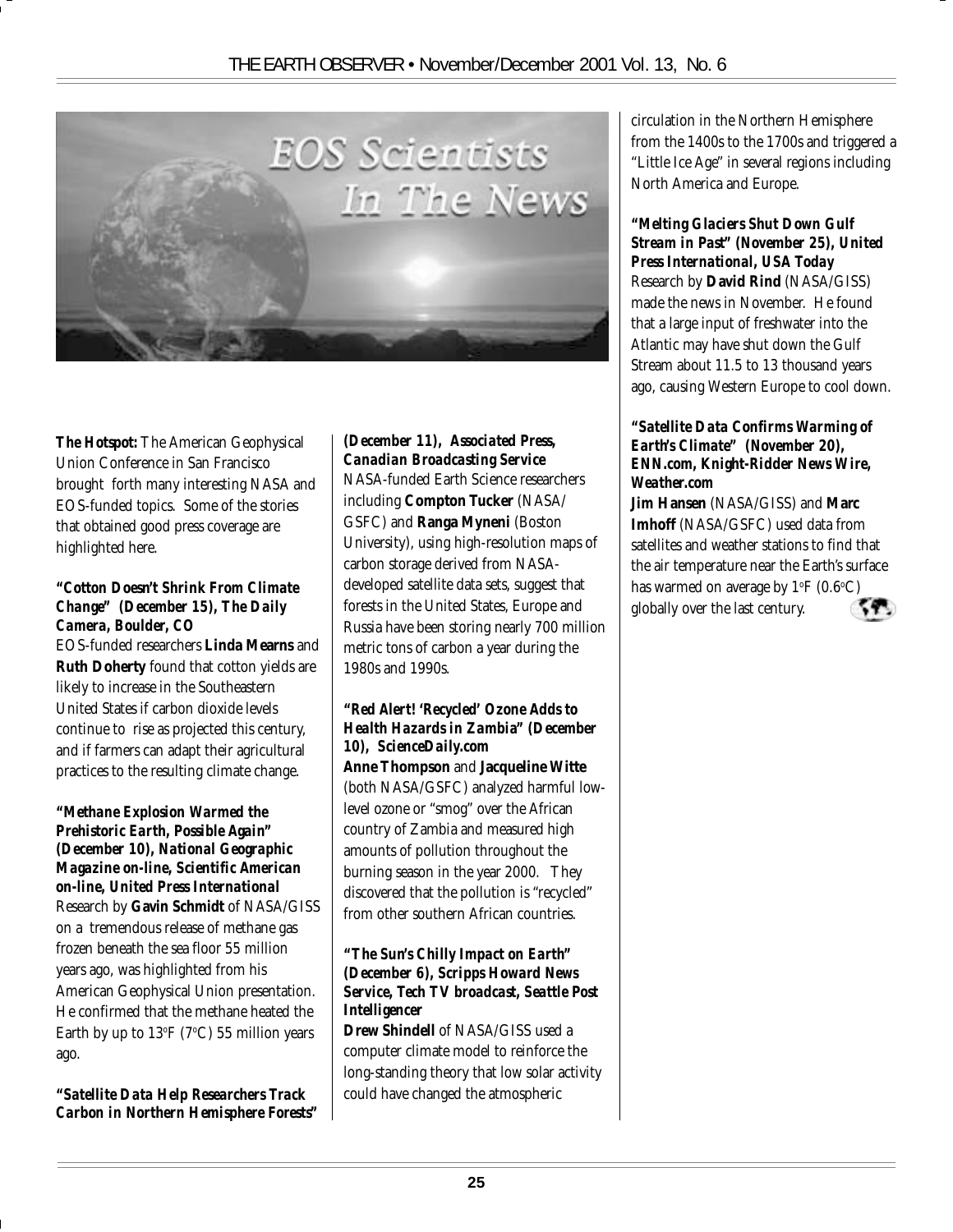# **Earth Science Education Program Update**

*— Blanche Meeson (bmeeson@see.gsfc.nasa.gov), NASA Goddard Space Flight Center — Theresa Schwerin (Theresa\_schwerin@stratgies.org), IGES*

#### *NASA Kid's Web Site En Espanol*

NASA's popular educational Web site, Space Place, has announced a new Spanish-language version for children and their families. The Web site at spaceplace. jpl.nasa.gov and its new Spanish companion at spaceplace.jpl.nasa.gov/espanol serve children 8 to 13 years of age. The site contains approximately 40 activities, including games and "amazing facts" about space, Earth and NASA.

#### *Terrafly terrafly.com*

Partnering with USGS, IBM, NASA, NSF, and other sources, this site offers aerial images of nearly all the U.S., searchable by address or zip code. Users can zoom, pan in any direction, switch between geographic and UTM coordinates, and create new frames for multiple image comparisons (including topographic maps). To access all functionality, click on the "advanced" button and when a new window appears select the "expert" option—this activates the zoom function.

#### *4th Annual Summer S'COOL Workshop*

The NASA CERES S'COOL Project will hold their 4th Annual Summer S'COOL Workshop on July 17-24, 2002 at NASA

Langley Research Center in Hampton, Virginia. This year's workshop is geared for elementary teachers (3rd-6th grade) with minimal science background. Participants will be introduced to S'COOL —Students' Cloud Observations On-Line —the project that involves school children in real science. They will learn to classify cloud types and collect other measurements during field observations. They will also become comfortable with using technology in working with data and making comparisons. Join us this summer to become a keen observer and bring NASA research into your classroom in a fun and practical way. Room and board as well as travel will be covered for selected participants. Teachers from all 50 states and Puerto Rico are welcome to apply. A graduate credit option will be available. The workshop will be limited to 20 participants.

Please contact Joyce Watkins, Administrative Assistant, for an application at scool@larc.nasa.gov or SAIC, Attn: S'COOL, One Enterprise Pkwy, Suite 300, Hampton, VA 23666-5845 Tel.: (757) 827- 4848 Fax: (757) 825-9129. Completed applications must be postmarked by March 31, 2002. For more information about participating in the S'COOL Project see our website scool.larc.nasa.gov .

#### *GLOBE Program*

The Global Learning and Observations to Benefit the Environment (GLOBE) Program has released an Announcement of Opportunity (AO) seeking proposals in four specific areas

Area 1—Scientific Involvement in GLOBE and its Measurements Area 2—Development of Educational Materials Area 3—Evaluation Area 4—Professional Development Activities and Materials for

**Teachers** 

NSF awards to U.S. institutions and GLOBE Agreements with non-U.S. institutions will be for up to 42 months with an approximate starting date of August 2002. Under this Solicitation it is anticipated that 15 to 40 proposals (including international participants) will be selected. Approximately 15 awards to U.S. institutions are expected to total approximately \$2.0 million per year, depending on the quality of the proposals received and the availability of funds.

For more information see: www.nsf.gov/ pubs/2002/nsf02013/nsf02013.htm

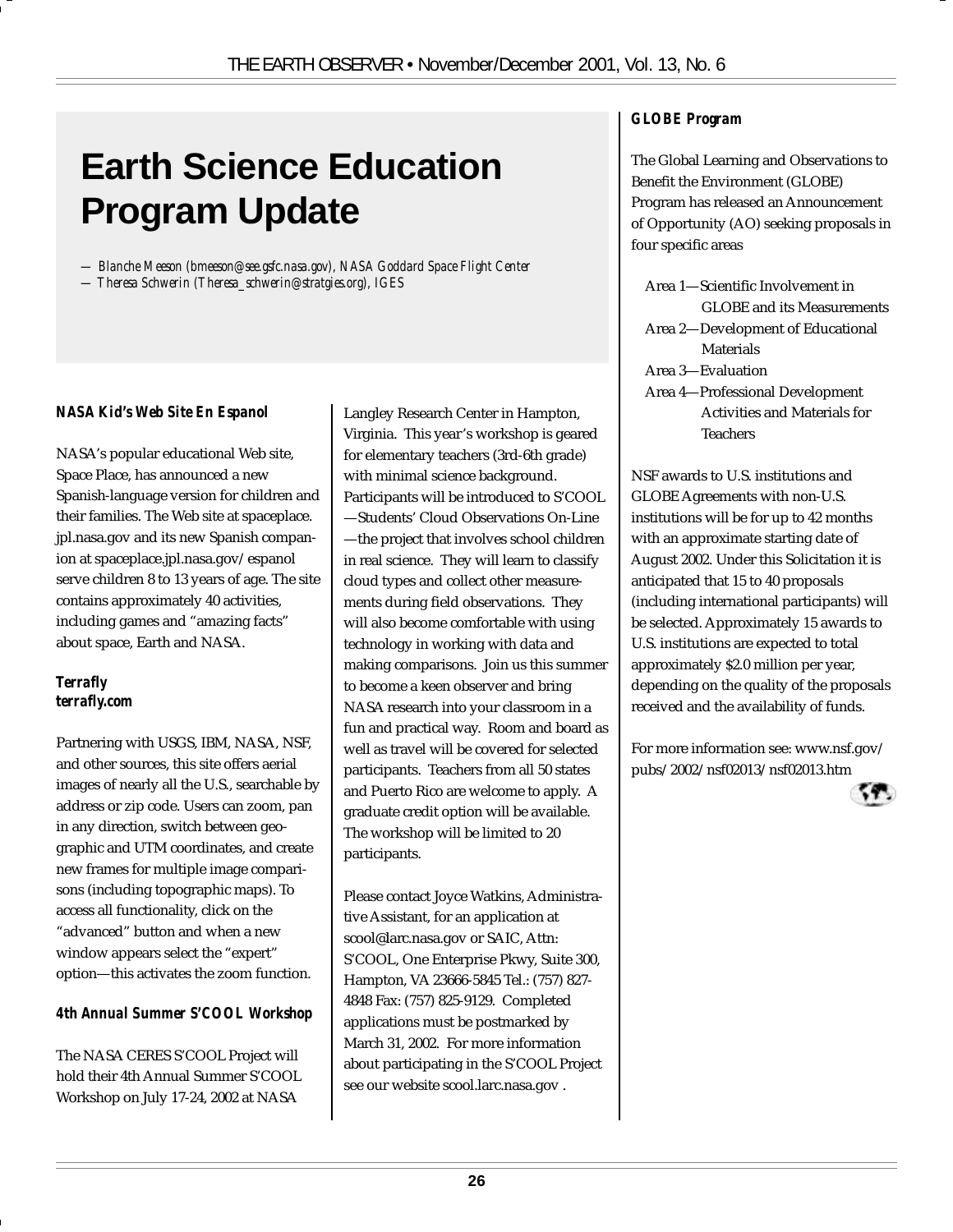#### **EOS Science Calendar**

#### **February 26-28**

Science Data Processing and HDF/ HDF-EOS Workshop, Martin's Crosswinds, Greenbelt, Maryland. Contact: Mike Seablom, tel. (301) 286- 2406, Mary Reph, tel. (301) 286-1006, Richard Ullman at (301) 614-5228 or URL: that.gsfc.nasa.gov/gss/ workshop2002/. Send e-mail to sdpworkshop2002@ majordomo.gsfc.nasa.gov

#### **March 4-6**

AIRSAR Earth Science and Applications Workshop, NASA Jet Propulsion Laboratory. Contact David Imel, e-mail: imel@jpl.nasa.gov. For detailed information see Website at airsar.jpl.nasa.gov.

#### **March 5-8**

2002 AVIRIS Earth Science and Applications Workshop, Pasadena, CA. Contact Robert Green, email: rog@spectra.jpl.nasa.gov, URL: aviris.jpl.nasa.gov/.

#### **July 22-26**

The International Tropical Rainfall Measurement Mission (TRMM) Science Conference, Honolulu, Hawaii. Contact: Robert Adler, e-mail: robert.adler@gsfc.nasa.gov.

#### **Global Change Calendar**

#### **February 14-19**

American Association for the Advancement of Science, Boston. Contact: AAAS Meetings Dept. 1200 New York Ave. NW. Washington, DC 20005, tel. (202) 326-6450; e-mail: aaasmeeting@aaas.org; Website at www.aaasmeeting.org.

#### **March 5-8**

Oceanology International 2002, Excel, London, UK. Contact Kari Jaeobson, email: kiaeobson@pgi.com, URL: www.oceanologyinternational.com.

#### **April 7-12**

29th International Symposium on Remote Sensing of Environment "Information for Sustainability and Development," Buenos Aires, Argentina. Call for Papers. Contact Secretariat, e-mail: 29isrse@conae.gov.ar, URL: www.symposia.org.

#### **April 22-26**

2002 American Society of Photogramentry and Remote Sensing Annual Conference, Washington, DC. See Website at www.fig2002.com/.

#### **May 28-June 1**

American Geophysical Union (AGU) 2002 Spring Meeting, Washington DC. See Website at www.agu.org/.

#### **May 20-22**

Seventh International Conference Remote Sensing for Marine and Coastal Environments, Miami. Call for Papers. Contact Nancy Wallman. e-mail: nancy.wallman@veridian. com; URL: www.erim-int.com/CONF/marine/ MARINE.html.

#### **June 5-7**

59th Eastern Snow Conference, Stowe, VT. Contact Ken Rancourt, email: K.rancourt@mountwashington.org

#### **June 11-13**

Third International Symposium on "Remote Sensing of Urban Areas," Istanbul, Turkey. Call for Papers. Contact Assoc. Prof. Filiz Sunar Erbek, e-mail: fsunar@srv.ins.itu.edu.tr, URL: www.ins.itu.edu.tr/rsurban3.

#### **July 7-10**

2nd Large Scale Biosphere-Atmosphere Experiment in Amazonia (LBA) Science Conference, Manaus, Brazil. Contact Flavio Luizao of the National Institute for Space Research (INPE), Manaus, Brazil, e-mail: luizao@cptec.inpe.br.

#### **July 9-12**

2002 Joint International Symposium on GeoSpatial Theory, Processing and Applications, Ottawa, Canada. Call for Papers. For details, tel. +1 613 224-9577; e-mail: exdircig@netrover.com; URL: www.geomatics2002.org.

#### **September 2-6**

ISPRS Commission V Symposium, Thessaloniki, Greece. Call for Papers. Contact Prof. Alexandra Koussoulakou, e-mail: kusulaku@eng.auth.gr.

#### **September 3-6**

Pan Ocean Remote Sensing Conference (PORSEC) 2002, Bali, Indonesia. Contact Bonar Pasaribu, e-mail: bonarpp@indosat. net.id, URL: www.porsec2001.com.

#### **September 9-13**

ISPRS Commission III Symposium 2002, Graz, Austria. Contact Institute for Computer Graphics and Vision, tel. +43 316 873-5011, email: office@icg.tugraz.ac.at, URL: www.icg.tu-graz.ac.at/ isprs

#### **September 18-25**

Joint CACGP/IGAC 002 International Symposium, "Chemistry Within the Earth System: From Regional Pollution to Global Change," Crete, Greece. Contact Maria Kanakidou, email: mariak@chemistry.uoc.gr, URL: atlas.chemistry.uoc.gr/IGAC2002

#### **October 14-19**

COSPAR Scientific Commission A, Houston, TX. Contact Robert Ellingson, email: bobe@metosrv2.umd.edu, tel. (301) 405-5386.

#### **October 26-28**

3rd International Symposium on Sustainable Agro-environmental Systems: New Technologies and Applications, Cairo, Egypt. Contact Prof. Derya Maktax, e-mail: dmaktav@ins.itu.edu.tr.